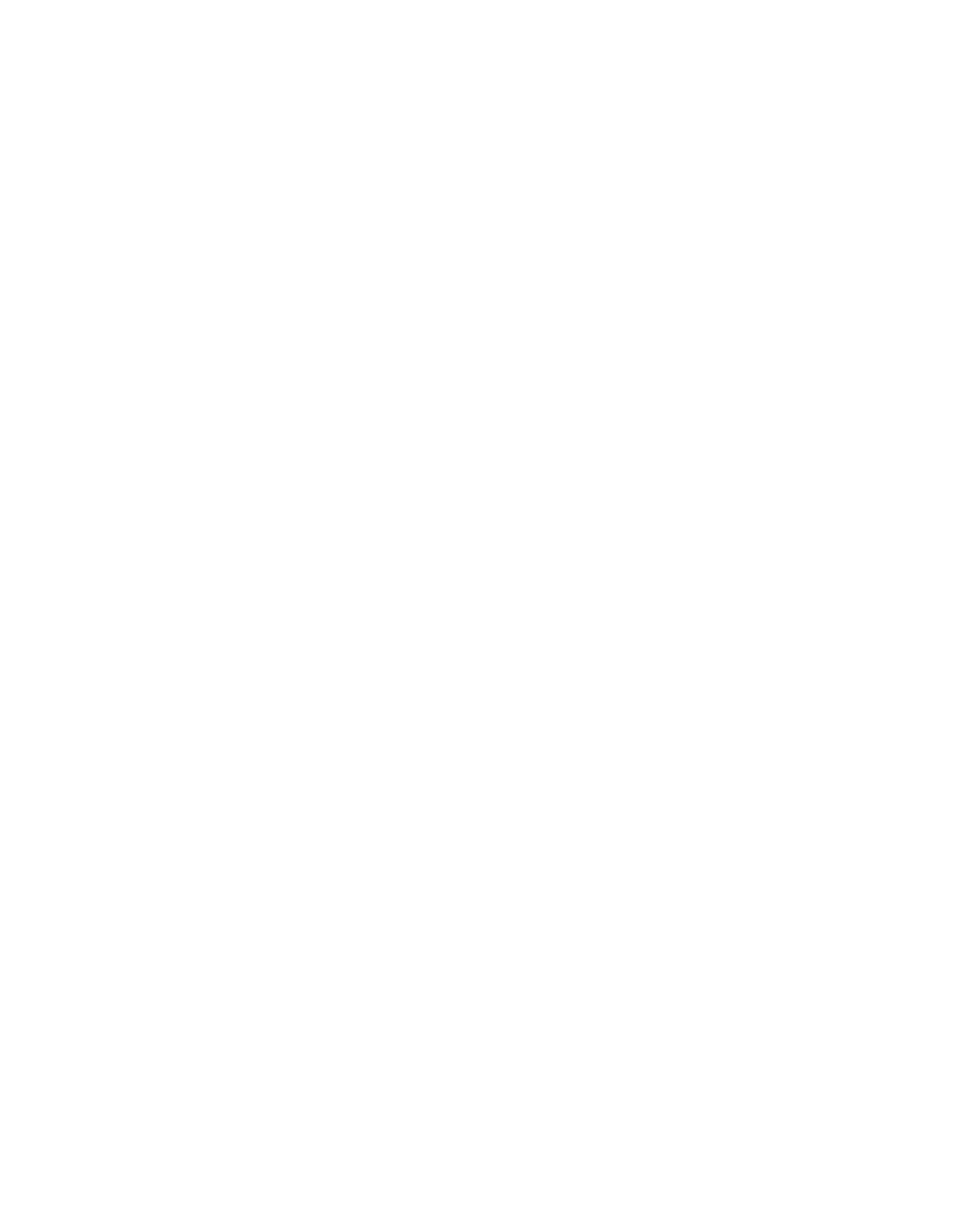#### **IMF Working Paper**

#### **Role of Debt Maturity Structure on Firm Fixed Assets During Sudden Stop Episodes: Evidence from Thailand**

Prepared by Maria Pia Iannariello, Hanan Morsy, and Akiko Terada Hagiwara

Authorized for distribution by Aasim M. Husain

January 2007

#### **Abstract**

**This Working Paper should not be reported as representing the views of the IMF.** The views expressed in this Working Paper are those of the author(s) and do not necessarily represent those of the IMF or IMF policy. Working Papers describe research in progress by the author(s) and are published to elicit comments and to further debate.

This paper studies the detrimental effect of sudden stops on the growth of Thai firms' fixed assets. We focus on the fixed assets adjustment that firms undertake at times of financial constraints. We derive our results from balance sheet data for 284 nonfinancial Thai listed firms. Our data demonstrate that Thai firms faced severe declines in the growth of their fixed assets starting in 1996. Regression results demonstrate, after controlling for firms' characteristics and lagged dependent variables, that holding longer-term debt maturity structure is the factor that works in the firms' favor during sudden stop episodes, while it is their profitability that matters during tranquil periods.

JEL Classification Numbers: F32, F41, G3

Keywords: Firm fixed asset, Sudden Stops, Thailand, Short-term debt maturity structure, Asia financial crisis

Author's E-Mail Address: hmorsy@imf.org; akiko.hagiwara@boj.or.jp; mariapiai@mgminter.com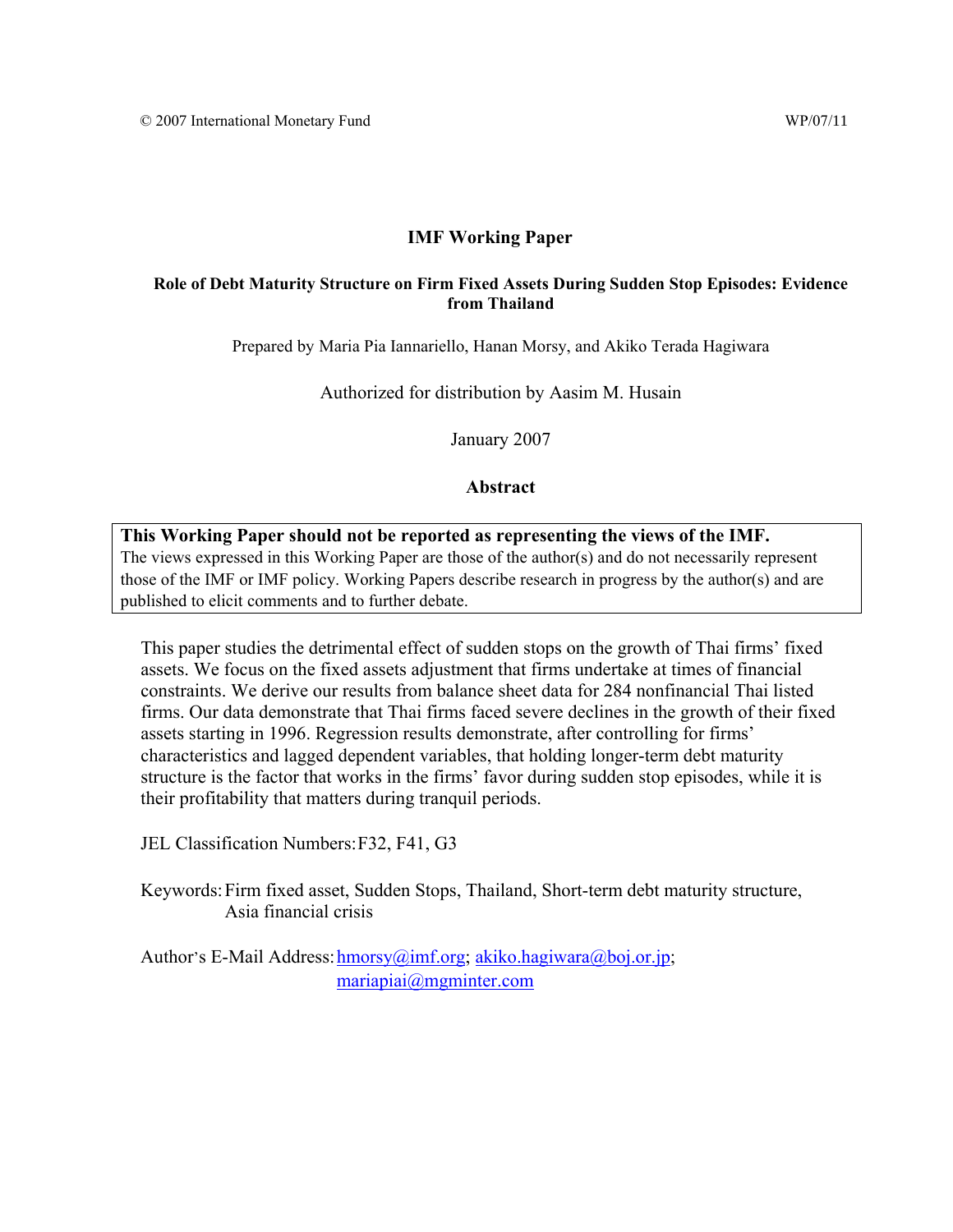|          | Contents                                                            | Page |
|----------|---------------------------------------------------------------------|------|
| I.       |                                                                     |      |
| Π.       |                                                                     |      |
| III.     |                                                                     |      |
|          |                                                                     |      |
|          | $B_{-}$                                                             |      |
|          | $C_{\cdot}$                                                         |      |
|          | D.                                                                  |      |
| $IV_{-}$ |                                                                     |      |
| Tables   |                                                                     |      |
| 1.       |                                                                     |      |
| 2.       |                                                                     |      |
| 3.       |                                                                     |      |
| 4.       |                                                                     |      |
| 5.       |                                                                     |      |
| 6.       | Regression Results-Long- vs. Short-Term Debt Maturity Structure  20 |      |
| 7.       |                                                                     |      |
| Figures  |                                                                     |      |
| $1_{-}$  |                                                                     |      |
| 2.       |                                                                     |      |
|          |                                                                     |      |
|          |                                                                     |      |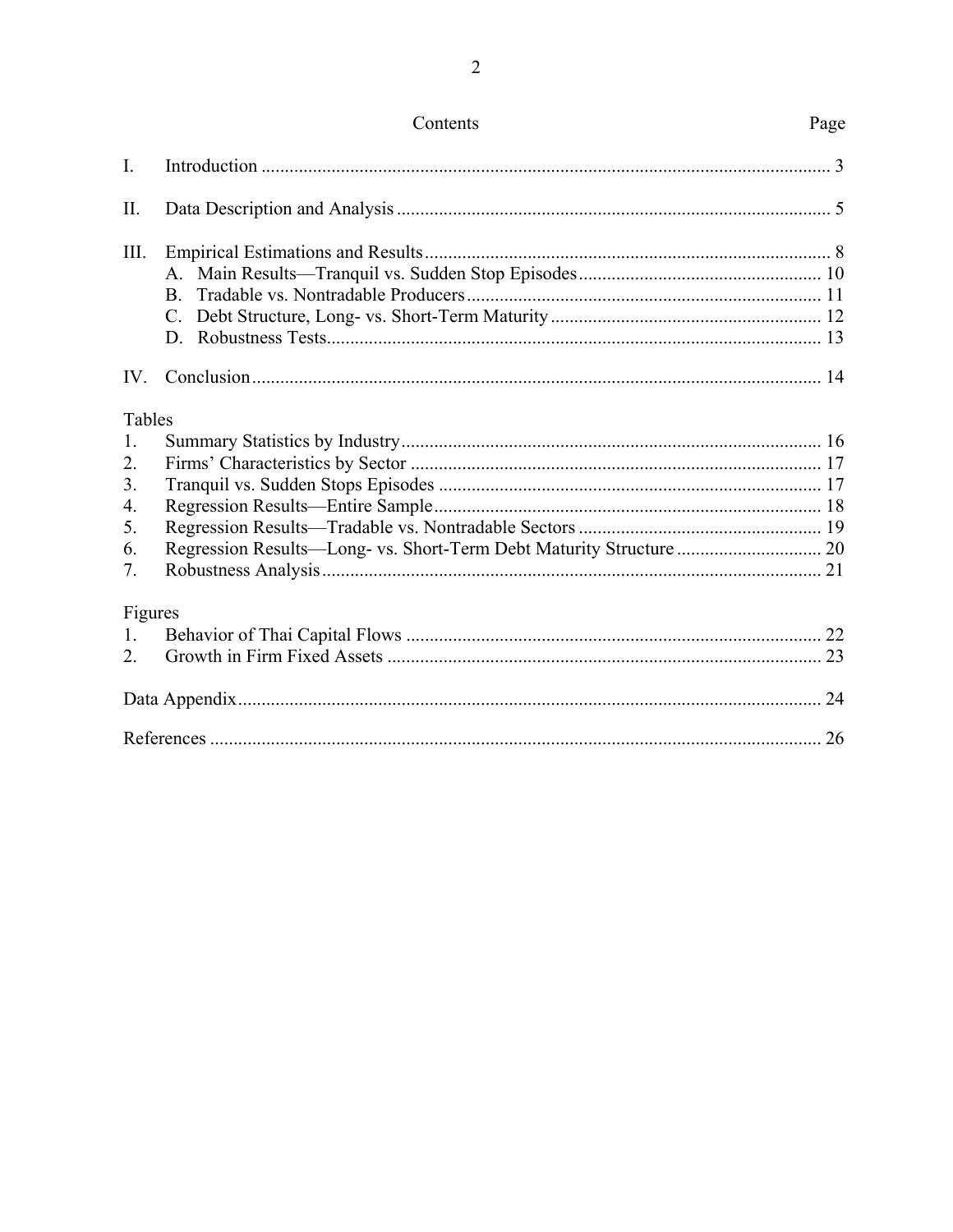#### **I. INTRODUCTION**

"Sudden Stops" or reversals of capital inflows and the subsequent withdrawal of international capital are considered to be the spark that set off several of the recent crises in countries such as Thailand and South Korea. The  $IMF<sup>1</sup>$  asserts that the ensuing declines in asset prices and exchange rates caused by sudden stops during the late 1990s went well beyond what was justified by any reasonable assessment of economic fundamentals. Of all crisis countries, Thailand faced one of the largest capital inflow reversals seen to date, and Figure I demonstrates this graphically. Furthermore, Calvo and Reinhart (2000) estimated that the country had cumulative inflows as a percent of GDP of approximately 51.5 percent between the period 1988 and 1994 and that it suffered from reversals of 26 percent between 1996 and 1997.

Sudden stops in capital inflows such as that seen in Thailand need to be offset by either reserve losses or lower current account deficits, and in general lead to contractions in output because of large and unexpected swings in relative prices. Reserve losses tend to increase a country's financial vulnerability, whereas contractions in the current account tend to have serious effects on production and employment. Moreover, the interest rate increases following a sudden stop episode—due to country and exchange rate risk, for example—lead to a higher incidence of nonperforming loans (NPLs) because the cost of servicing the debt rises and debt burdens surge if debt is denominated in foreign currency. Firms in this situation tend to face a decline in net worth. The effects on the exchange rate of the sudden stop, accompanied by a likely currency mismatch between liabilities and income at the firm level, cause creditors to require higher rates of return or limit the amount of new debt issued to these firms. $2$  In this situation banks become more cautious and cut lending, especially to small- and medium-size firms, giving rise to what the literature has labeled a "credit crunch" (Ito and Pereira da Silva, 1999).<sup>3</sup>

As Thailand faced one of the most abrupt episodes of sudden stops of capital inflows, firms that were highly leveraged compared with those in other regions of the world<sup>4</sup> found themselves credit constrained and with increasingly damaged balance sheets. Consequently, they felt forced to cut investment and/or undertake distress sales of physical capital to fulfill their debt obligations. Thailand was particularly characterized by a large number of firms having to engage in distress sales of physical capital or fire sales as they became popularly known.

<sup>&</sup>lt;sup>1</sup> IMF, World Economic Outlook, 1998.

<sup>&</sup>lt;sup>2</sup> Bleakley and Cowan (2002).

 $3$  Ito and Pereira da Silva (1999), using a survey of 15 Thai banks, demonstrate empirically the existence of a credit crunch in Thailand during the period between 1997 and 1998 characterized by the factors described above.

<sup>&</sup>lt;sup>4</sup> According to Pomerleano (1998), the debt-equity ratios seen in Asian firms, particularly Thai and Korean, were substantially larger than those seen in Latin American, German, and U.S. companies. Debt-equity ratios of U.S. firms averaged 90 percent by the end of 1996, Latin American firms averaged 31 percent, while Thai firms averaged 155 percent.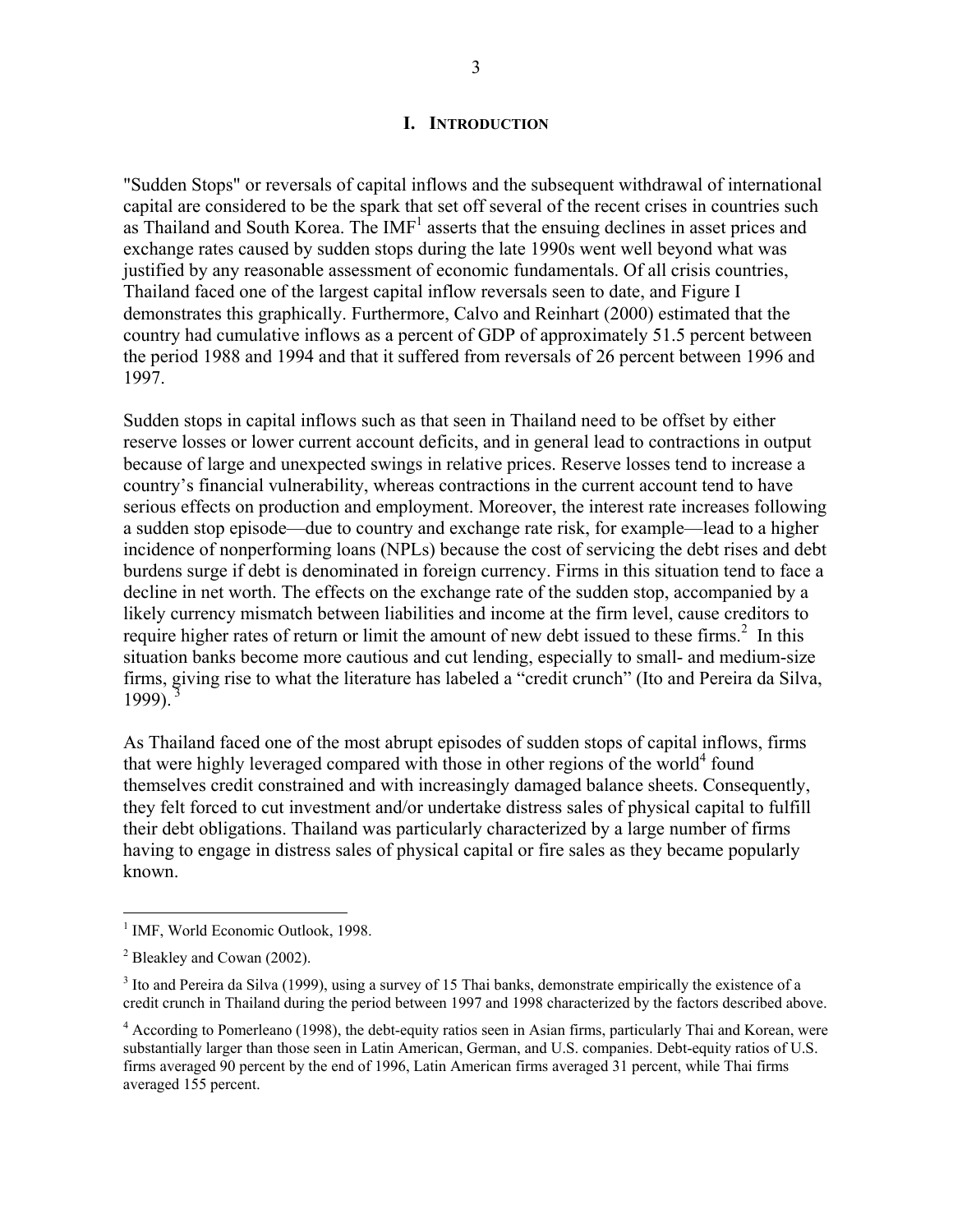In spite of this dramatic event, very little is known about the precise determinants of investment at the microeconomic level during this sudden stop period. Our paper aims at shedding some light in this direction by characterizing the factors that exacerbated financial constraints—proxied by adjustment of fixed assets—experienced by Thai firms due to sudden stop episodes. Our goal is to analyze, in particular, various balance sheet and firm-level characteristics that induced firms to meet debt obligations through the adjustment of fixed assets.

There are particular firm characteristics that in general contribute toward determining how constrained a firm might be, and consequently, how likely it would be to engage in distressed sales of physical capital. Some of those characteristics include the level of internal resources that would allow a firm to finance its production internally, the size of the firm, the issuance of American Depository Receipts (ADRs), the type of commodity a firm produces (tradable/nontradable), the degree of foreign ownership, the fact that a firm might be a multinational company or not, the degree of macroeconomic instability, and the industry to which the firm belongs. The degree of deterioration of a firm's balance sheet in terms of profitability and debt maturity structure is also considered. We pay particular attention to the short-term debt exposure to gauge the level of obligations that the firm must fulfill in a short time frame, while we also consider fluctuations in domestic demand because they affect revenues from sales and consequently influence financing needs.

Data analysis reveals that Thai nonfinancial firms<sup>5</sup> suffered from a significant decline in their fixed assets throughout the capital outflow period. Furthermore, descriptive statistics and graphic analysis demonstrate that sector-macro and firm-specific variables behaved significantly differently during sudden stop and non-sudden stop episodes. Regarding domestic demand, sector consumption growth, for example, averaged 6.2 percent during the 1990s except during the sudden stop episode when it declined to an average growth rate of -9 percent. At the firm level, the tradable sectors were taking significant amounts of shortterm debt—about 80 percent of total debt prior to the crisis period, which significantly worsened their balance sheets once capital inflow reversals took place.

Regression results bring to light the fact that adjustment of fixed assets during a tranquil period can be mostly explained by lagged variables, profitability, domestic consumption demand, and firm size. During sudden stop episodes, however, two additional factors come into play in the firms' favor: first, being a tradable goods producer, and secondly, having a longer-term maturity structure of debt. Interestingly, profitability—the significant factor in tranquil times—no longer matters in Sudden Stop periods. Some additional key findings reveal that:

• Thai ownership in tradable sectors will help firms to be less financially constrained during sudden stop episodes.

 $<sup>5</sup>$  As in other papers in the field, we concentrate on the nonfinancial sector of the economy, because it is in these</sup> sectors that investment decisions are undertaken.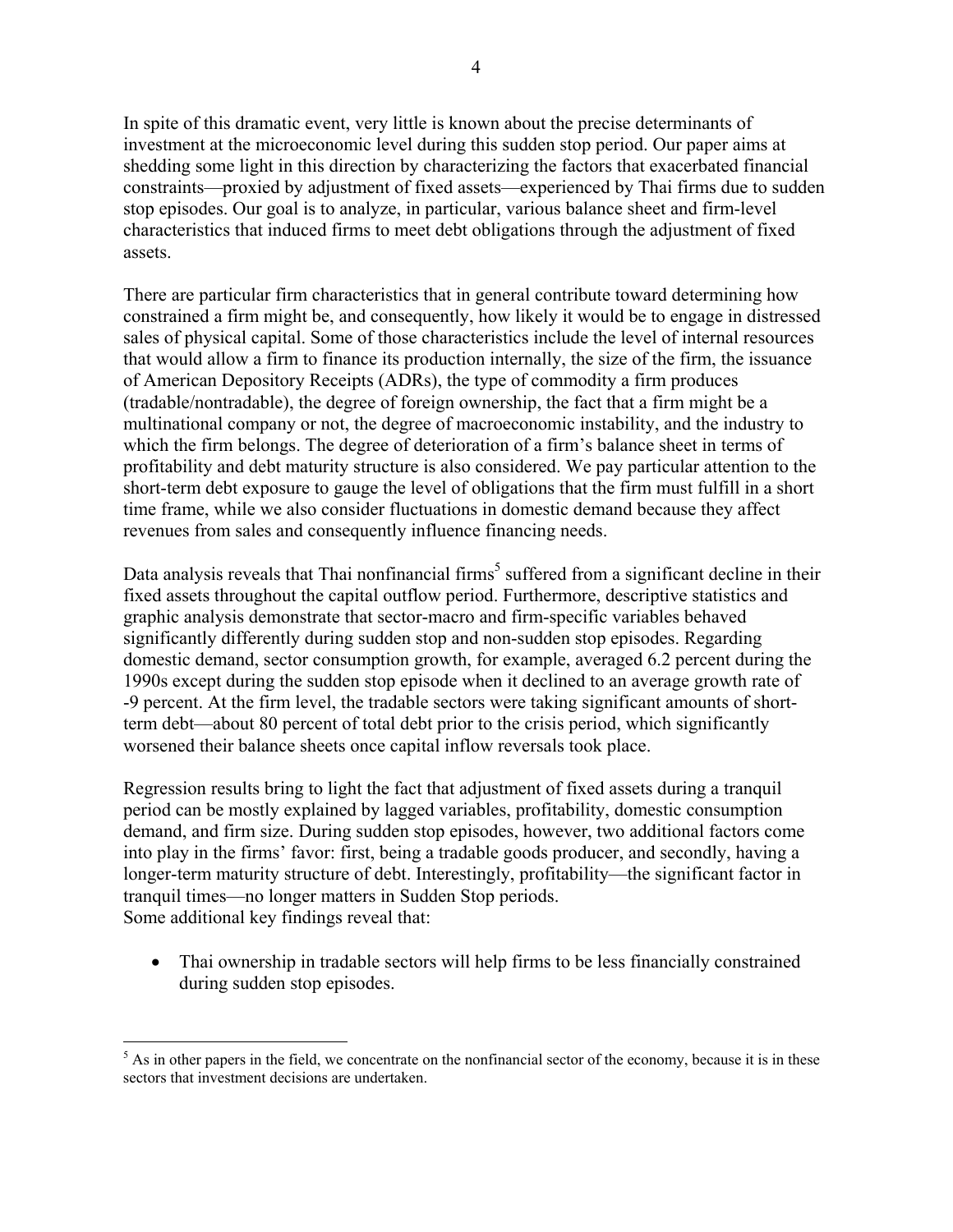- Multinational firms decelerate their fixed asset growth during tranquil times, but only for firms producing nontradable output.
- The growth of fixed assets of nontradable output firms is more affected by domestic consumption growth than that of tradable firms.
- ADR issues play in a firm's favor but only during tranquil times.

This study relates to a growing literature on currency crises that stresses shocks to firm balance sheets, and, more broadly, on the effect of balance sheet health on investment, where much work has been done on the role of financing constraints in investment decisions. Examples include Fazzari et al. (1988) and Hoshi et al. (1991) among others. It is a classic, but still an unsettled question (Gomes, 2001). In the context of the Asian crisis, Kim and Stone (1999) is one of the few studies that examine this subject theoretically. As for empirical investigation, there are a handful of studies—some focusing on mergers and acquisitions activities (Aguiar and Gopinath, 2002, and Mody and Megishi, 2001), others such as Aguiar (2004), and Bleakley and Cowan (2004), similar to ours, working on the adjustment of physical capital.

This paper provides new evidence on balance sheet effects on Thai firms' investment adjustments, an addition to existing work such as Aguiar (2004), and Bleakley and Cowan (2004). Our findings reinforce and extend the results for Mexico given in Aguiar (2004), who finds a significant effect of weak balance sheets—as captured by heavy exposure to shortterm foreign currency debt—on investment. Our analysis of fixed asset adjustment by Thai firms similarly suggests that the substantial shares of short-term debt were translated into subsequent slow growth of investment during the sudden stop episode.

More importantly, this paper contributes by adding extra findings on tranquil periods and on nontradable sectors. Comparison across the sudden stop and tranquil periods reveals that debt maturity structure matters only during the sudden stop period, and it is profitability that explains most during the tranquil period. The rest of the paper is organized as follows. Section II describes the data and provides summary statistics. Section III discusses the empirical evidence. Finally, Section IV concludes. The Appendix provides detailed definitions of variables used and their sources.

#### II. **DATA DESCRIPTION AND ANALYSIS**

Our primary data source for the empirical analysis is *DataStream*, which contains historical data for a variety of securities markets worldwide, covering equity, index, commodity, currency, bond, and economic data. For our sample, we use annual corporate balance sheet and income statement data for 284 nonfinancial Thai firms publicly listed on the local stock market between the years 1992 and 2001.<sup>6</sup> Table I in the appendix provides a detailed

 $\overline{a}$ <sup>6</sup> Because of data limitations, the sample of firms is limited to those that remained in business (bankrupt/delisted firms are not included) during the period of analysis, so it could be argued that we are capturing the behavior of (continued)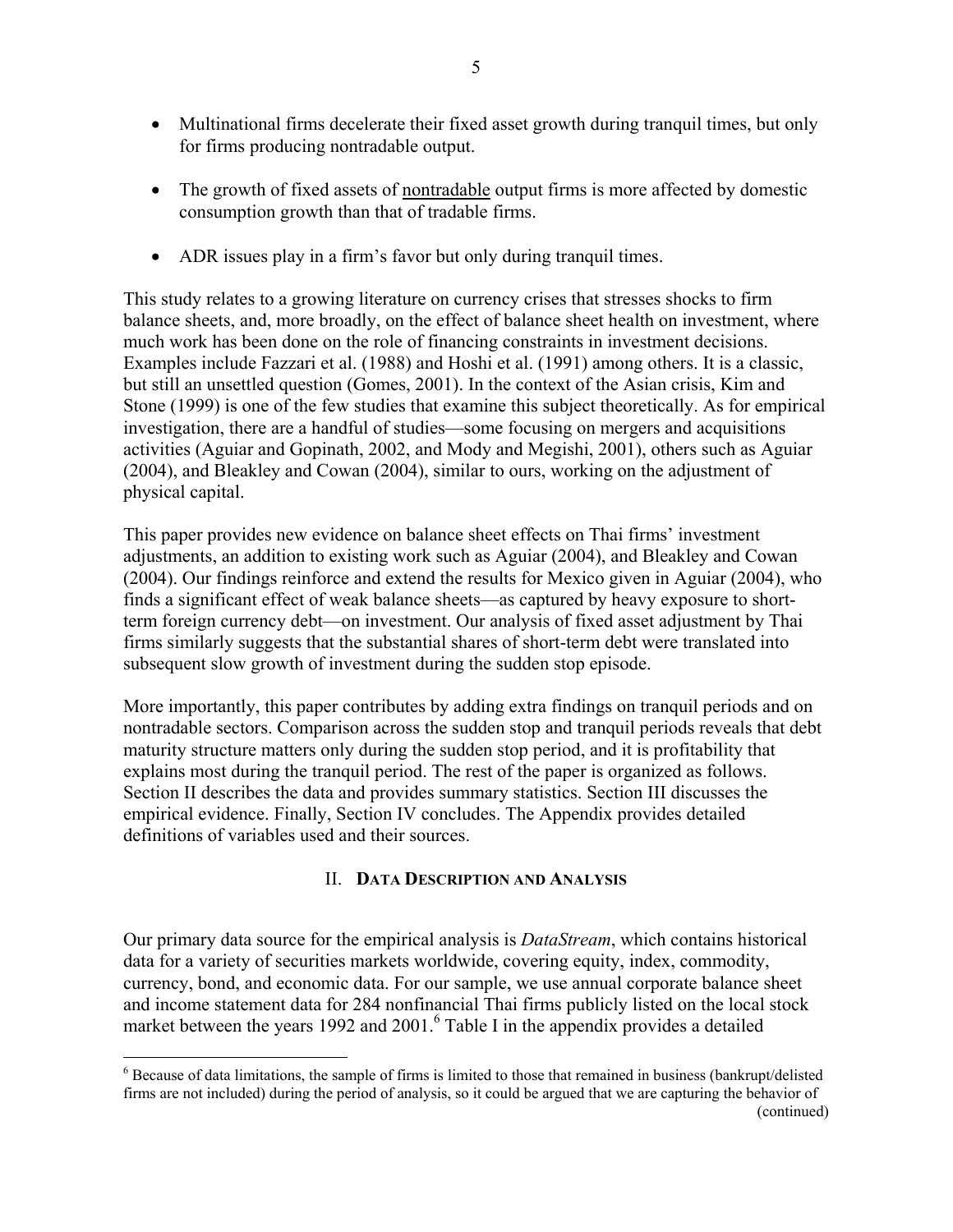description of the composition of the sectors that we have identified and divided between tradable good producers and nontradable good producers. Services and real estate are categorized as nontradable sectors while primary commodities, manufactures, household products and food are classified as tradable sectors.

The service sector is the largest, represented by 68 firms, while the real estate sector is the smallest, consisting of 28 firms<sup>7</sup>. Furthermore, it is interesting to note that the primary product sector has the highest level of sales on average while the household sector has the lowest (Table II). The real estate and primary product sectors tend to be largest in terms of size<sup>8</sup>, while the food<sup>9</sup> and household product sectors are the smallest. When it comes to after-tax profits, the food sector has the highest profitability levels. In terms of tradable and nontradable sectors, Table II reveals that the tradable sector is characterized by having higher profits than the nontradable sector and by being more exposed to short-term debt. The nontradable firms, in turn, tend to be of relatively larger size.

Table III reveals that the sudden stop episode led to a significant decline—of close to 50 percent—in the average growth of firms' fixed assets. Graph A in Figure II depicts the decline that begins in 1996 and does not reverse until mid-1999. By mid-1999 that trend gradually reverses, revealing signs of growth at a relatively slower rate.<sup>10</sup> Table III also reveals that macro and firm-specific variables behaved significantly differently during sudden stop and non-sudden stop episodes. GNP growth, for example, in Thailand averaged 5.6 percent during the nonsudden stop episode, but declined to an average growth rate of -4.2 percent during the sudden stop period. Average consumption growth in Thailand for example averaged 6.2 percent during the 1990s except during the sudden stop episode when it declined to an average negative growth rate of -9 percent. Alternatively, the average growth rate of exports and sectoral inflation increased during the sudden stop period as a consequence of the devaluation of the Thai baht. Export growth across tradable industries increased from an average of 2.5 percent during tranquil periods to 4.5 percent after the devaluation. Sectoral inflation rates also increased from an average of 2.8 percent during tranquil times to 5.9 percent after the devaluation.

<sup>9</sup> Food sector is one of the major exporting sectors in Thailand, e.g., exporting frozen seafood, noodles, rice, etc.

 <sup>&</sup>quot;high quality/best performing" firms in Thailand. Furthermore, the actual number of firms varies per year as new firms are listed in the Thai stock market and incorporated in the database. The actual number of firms per year in the dataset is: 1992=150, 1993=183, 1994=225, 1995=249, 1996=275, 1997=278, 1998=275, 1999=273, 2000=266, and 2001=250.

 $7$  "Software and computer services" is categorized as nontradable service, as one firm, "DATAMAT, Thailand," that falls into this category mainly engages in retail sales of the software products of other companies, such as Infosys from U.S.A.

<sup>&</sup>lt;sup>8</sup> We use market capitalization as a proxy for size.

 $10$  Given that substantial declines in the growth of firms' fixed assets occurred around the time of the capital inflow reversals and abrupt devaluation, we argue that a large portion of sales must have been the result of increasing levels of uncertainty and financial constraints, which forced firms to sell their assets at a discount by engaging in fire sales.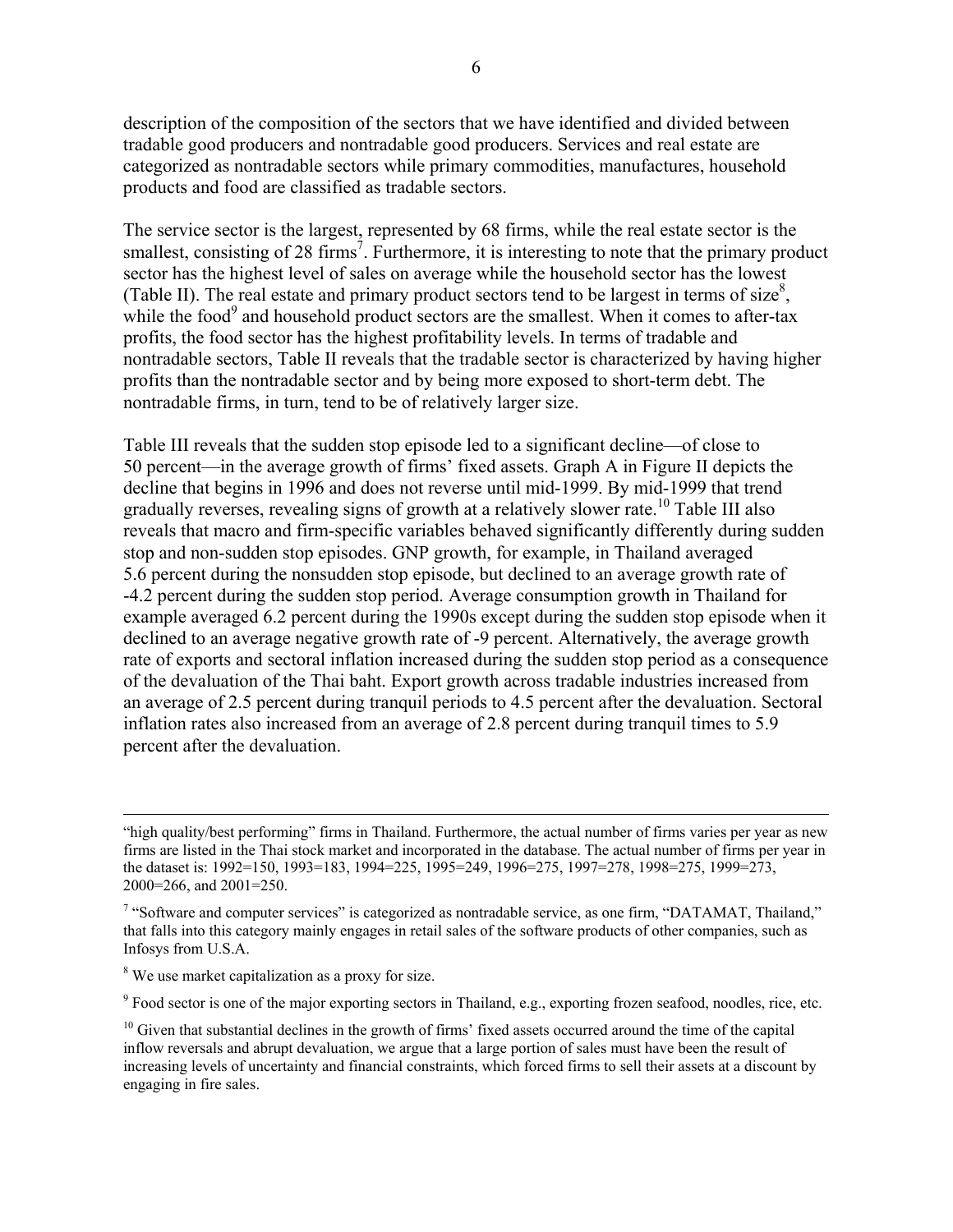At the firm level, the average Interest Coverage Ratio, which describes the ability of the firm to fulfill debt obligations with its earnings, declined from an average ratio of 21.9 during good times to 7.3 during the sudden stop period.<sup>11</sup> An important sign of increasing levels of firm financial distress was either decreasing earnings or increasing interest payments as debt rose or a combination of both. Furthermore, graphical analysis reinforces the prior statistical results by demonstrating that there are particular firm characteristics that behave differently during sudden stop episodes and consequently increase/decrease the chances that a firm might be forced to engage in the sale of its fixed assets. The literature also demonstrates that these characteristics tend to be highly correlated with the likelihood that a firm will face financial constraints.

For example, we see that those firms that had a relatively shorter debt-maturity structure suffered from a steeper decline in their fixed assets as a consequence of the sudden stop episode.<sup>12</sup> This is intuitive and goes hand in hand with the literature describing the characteristics of a liquidity crunch, which demonstrates that firms with short-term liabilities tend to face higher degrees of financing constraints and consequently more pressing needs to find either renewed financing or liquidity to fulfill debt obligations. Moreover, financing is scarce and extremely costly in situations of capital inflow reversals, thus leaving firms with two alternatives, defaulting and/or entering into bankruptcy proceedings or selling assets, probably at a discount, to cover the cost of the maturing debt.

Alternatively, multinational firms seemed to adjust their fixed assets downward drastically starting in 1997, and unlike their domestic counterparts, they do not show clear recovery in investment during subsequent years, at least during our sample period.<sup>13</sup> A likely explanation is that these firms may not feel as financially constrained after a drastic sudden stop episode, but may withhold new investment until macroeconomic uncertainty recedes and stability is regained. However, generally speaking, multinationals can cover their financing needs by channeling funds from their subsidiaries located in countries not affected by the downturn. Moreover, multinationals tend to be larger and better known than domestic firms and as a consequence enjoy greater financing alternatives at the domestic and international level. Work by Samphantharak (2003) demonstrates that belonging to a business group in Thailand, which would imply a higher likelihood of resorting to intra-firm financing, has a similar effect.

In addition, Figure II. D reveals that small firms suffer from a steeper decline in the growth of their fixed assets than larger ones. Current literature demonstrates that small and medium enterprises in Thailand have had relatively less access to formal financing, as lending was skewed towards large firms, and the cost of financing limited their growth potential. Furthermore, Figure II. G demonstrates that having access to external financing through the

 $11$  The coefficients reflecting the interest coverage ratio between tranquil and sudden stop episodes are not statistically significant at conventional levels.

<sup>&</sup>lt;sup>12</sup> Figure II, Graph B.

<sup>&</sup>lt;sup>13</sup> See Figure II, Graph F.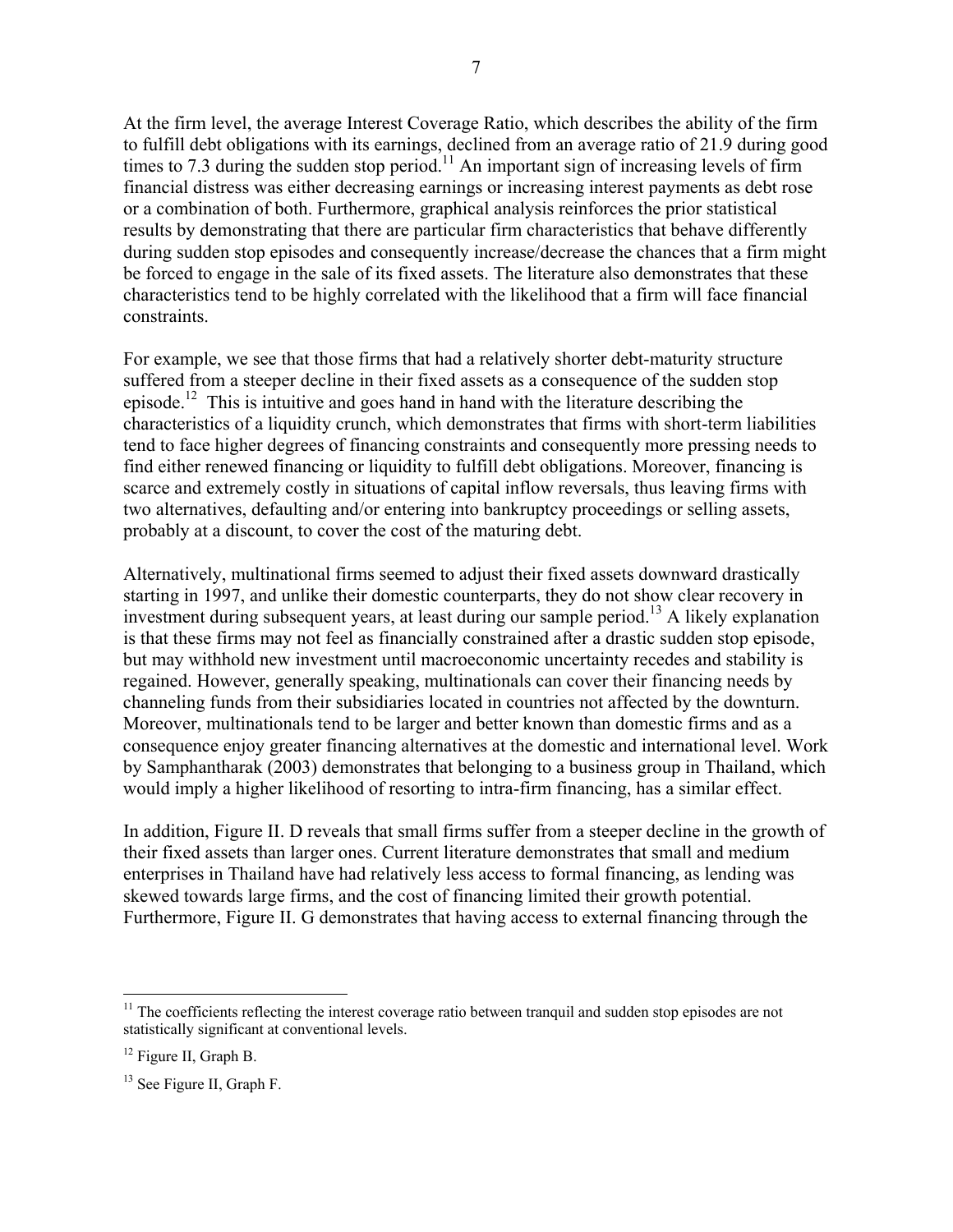issuance of  $ADRs<sup>14</sup>$  allows firms to have a higher growth rate of fixed assets during tranquil times and a faster recovery during downturns.

There also seems to be a difference between tradable and nontradable sectors when it comes to fluctuations in the growth of firms' fixed assets during the sudden stop episode. Figure II-Graph E reveals that nontradable firms suffered from a more pronounced and longer decline in the growth of their fixed assets after 1997 relative to that felt by nontradable firms. A plausible explanation is that while nontradable firms are severely affected by declines in demand due to economic fragility and uncertainty, tradable firms partially compensate for this situation by being able to sell their products abroad. The possibility of selling products abroad allows them to gain foreign exchange, which is particularly desirable during devaluation episodes, thus preventing them from having to engage in the sale of fixed assets to curb liquidity constraints.

This data analysis revealed interesting trends and characteristics of firm behavior during sudden stop vs. nonsudden stop episodes, clearly revealing that across sectors, firms tended to be significantly hurt by the sudden stop episode in terms of profitability, ability to repay debt, and debt structure. Furthermore, what seems evident is that the tradable and nontradable sectors behave significantly different. In the next section, we explore in greater detail the investment adjustment of Thai firms as a response to increasing financial constraints during times of financial distress.

#### **III. EMPIRICAL ESTIMATIONS AND RESULTS**

In this section, we gauge the importance that shocks to firms' balance sheet play on the adjustment of fixed assets using a random effects model.<sup>15</sup> We estimate a reduced form investment equation (1) where lagged investment, profitability, and financing costs (or shocks to balance sheet) account for fixed asset growth (see Blanchard et al, 1993).

$$
I_{ijt}/K_{ijt-1} = \beta_0 C + \beta_1 X + \zeta_{ijt}
$$
\n<sup>(1)</sup>

where  $\zeta_{ijt}$  is the error term and  $I_{ijt}/K_{ijt-1}$  stands for the adjustment of fixed assets of firm *i*, in sector *j* at time *t*. **X** represents a vector of firm-specific variables, which vary by firm *i* or sector *j* and over time *t.* As previously discussed, **X** is a vector of balance sheet health, as well as lagged dependent, domestic demand as captured by sectoral consumption, and other firms' characteristics variables.16 For the balance sheet variables capturing shocks to net

<sup>&</sup>lt;sup>14</sup> ADRs, which stand for American Depositary Receipts, are certificates evidencing ownership in one or several American Depositary Shares (ADSs). ADSs are a U.S. dollar denominated form of equity ownership in a non-U.S. company—a Thai company in our case (www.adr.com).

<sup>&</sup>lt;sup>15</sup> The random effects estimator fits cross-sectional time-series regression models using a GLS estimator. Breusch-Pagan and Lagrange multiplier tests attest to the appropriate selection of the random effects estimator.

 $16$  It is important to note that we tested for a potential two-way direction of causality between firm-specific variables and the dependent variable (percentage changes in fixed assets) in order to determine if right-hand-side (continued)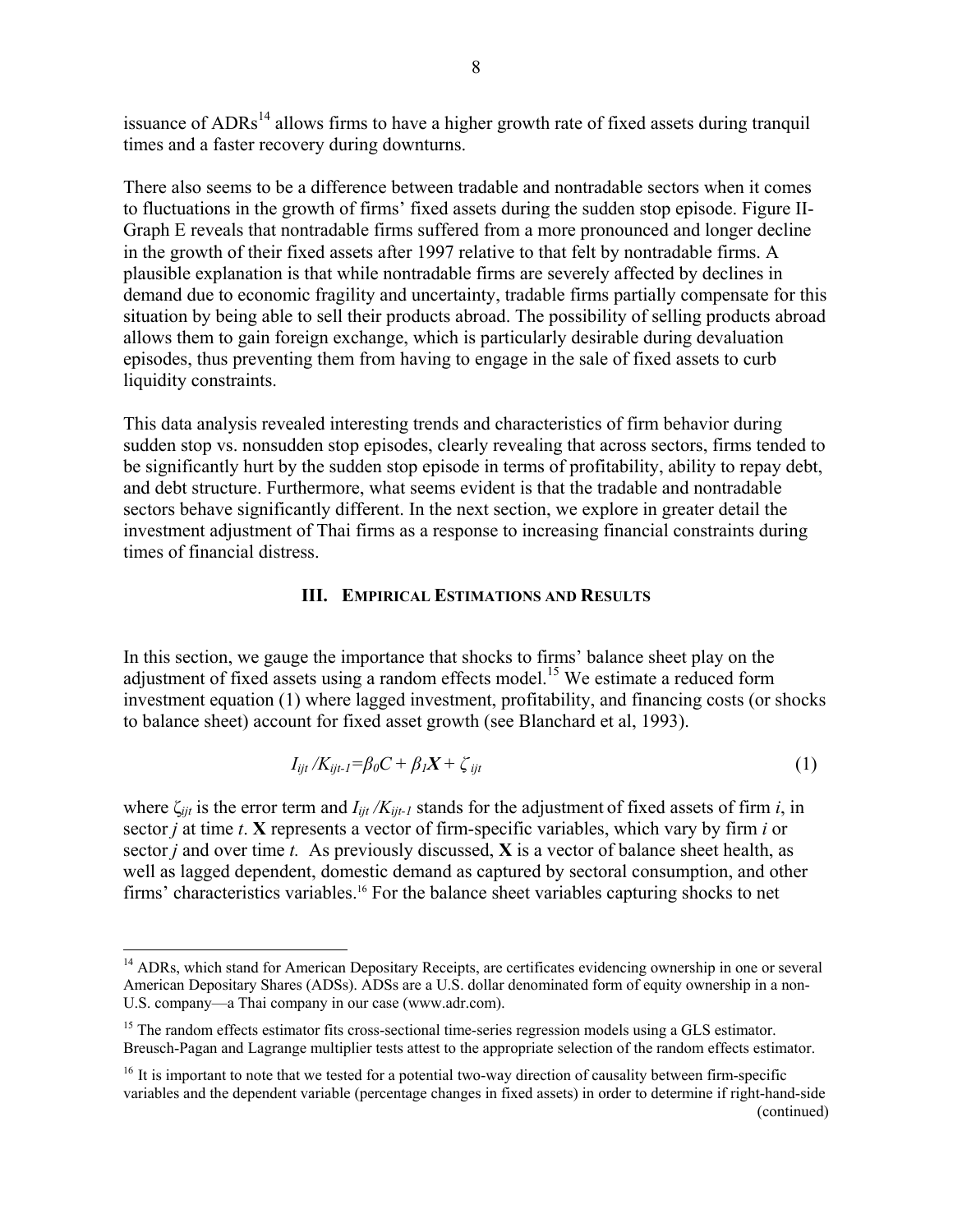worth, values in profitability and debt maturity structure are used with one lag as they could be affected by current investment opportunity variables.<sup>17</sup> As for profitability, unlike Aguiar (2004) which looked at "exports," we use "profit" instead as our sample includes nontradable sector firms<sup>18</sup>

Firms' characteristics that we consider include firm size (as measured by market capitalization), degree of Thai ownership (dummy variable), <sup>19</sup> whether firms are tradable goods producers or not (dummy variable), whether a multinational firm or not (dummy variable), and whether an ADR issuer or not (dummy variable).

The analysis distinguishes between periods of sudden stops of capital inflows, tradable and nontradable sectors, and short- and long-term maturity holders.<sup>20</sup> The benchmark model estimated is of the following form: $^{21}$ 

$$
I_{ijt}/K_{ijt-1} = \beta_0 C + \beta_1 X + \gamma_0 (\mathbf{SS}^* C) + \gamma_1 (\mathbf{SS}^* X) + \zeta_{ijt}
$$
 (2)

**SS** is a dummy variable that identifies the sudden stop episode (1997 and 1998).<sup>22</sup> and is interacted with a constant and the vector **X** to determine whether the variables behaved differently during the sudden stop episode. The *β1* coefficient captures the average effect of variables considered on a firm's fixed assets growth, while the  $(\beta_1 + \gamma_1)$  coefficient captures the effect during the sudden stop episode.

<sup>18</sup> Additionally, interest coverage ratio—as a factor affecting balance sheet—is also tested for its explanatory power, but does not turn to be a significant factor in our sample.

<sup>19</sup> For the degree of Thai ownership, we tried using a continuous variable reflecting the actual percentage of ownership. For the size of the firm in addition to market capitalization, we tried a proxy asset size. None of them changes our main results.

 $20$  Exact variable descriptions and sector descriptive statistics are in the appendix.

<sup>21</sup> We tested for a potential two-way direction of causality between firm-specific variables and the dependent variable. The tests strongly rejected the hypothesis of causality in both directions for all firm-specific variables in the system.

variables need to be lagged in order to avoid potential endogeneity. The tests strongly rejected the hypothesis of causality in both directions for all firm-specific variables in the system.

<sup>&</sup>lt;sup>17</sup> To control for investment opportunities, a proxy such as total market value to its book value—a rough proxy for Tobin's Q—could be introduced. However, the variable may not be very relevant in our case as the asset markets in Thailand are not very liquid. Further, the sample includes the period of excessive speculation, thus the market valuation may have deviated from fundamentals. Nonetheless, we consider the variable in an alternative specification as part of the robustness analysis to test if it is binding in Thai firms' decision on investment.

 $^{22}$  For the sudden stop dummy variable we tried identifying those periods of negative capital inflows (after 1997) quarter 1) vs. just 1997 and 1998, as the current sudden stop dummy depicts. Both yield similar results.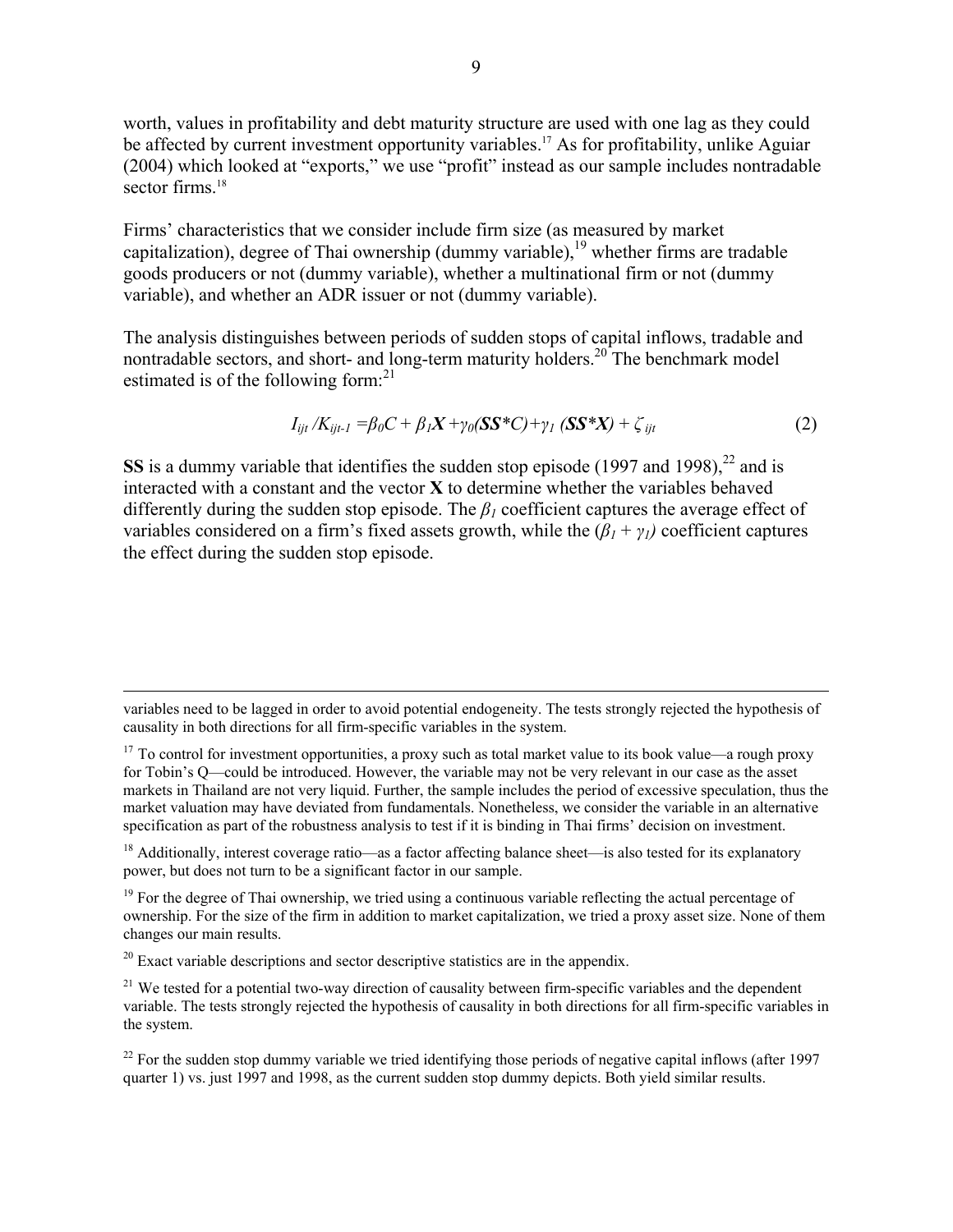#### **A. Main Results—Tranquil vs. Sudden Stop Episodes**

Results in Table IV. A–C reveal that shocks to net worth—profitability and maturity structure, variables of our interest—almost always matter in fixed assets adjustment. The two variables, however, appear important in different periods—profitability in a tranquil period but maturity structure in a sudden stop period. This result is both intuitive and robust across different specifications.

As Table IV. C reveals, aside from lagged dependent variables and sectoral consumption, we would argue that during tranquil periods, fluctuations in a firm's fixed assets depend primarily on its profitability, size, whether it is a multinational, and whether it is an ADR issuer. Alternatively, during sudden stop episodes, firms' characteristics such as holding long-term maturity debt and being a tradable goods producer become the factors that reduce the chances of having to postpone new fixed asset investment, or sell fixed assets to reduce financing constraints.

As one would expect, Thai firms will be less likely to feel financially constrained if the firms experienced high profitability—defined as after-tax profit divided by total assets—in the previous period. Our results reveal that during tranquil periods a unit increase in profitability leads to a 0.4 percent increase in fixed assets growth in the following period. Contrary to general understanding, however, being multinational has negative effects on a firm's fixed assets during good times. As being multinational represents additional financing alternatives, one would expect positive effects. As the graphical analysis suggests, however, this negative relationship may be because multinational firms' fixed assets did not recover following the sudden stop episode. In our sample of Thai firms, being multinational leads to a 0.1 percent decline in firms' fixed assets growth during tranquil times, but was not a significant factor during the sudden stop period. Firms' fixed asset growth is also accentuated when firms are of larger size. This is reinforced by the regression results, which reveal that when a firm becomes on average larger than the median, its fixed assets tend to grow by 0.1 percent. This effect is significant even during sudden stop episodes and is of practically similar magnitude, which clearly demonstrates that being better known provides apparently more financing alternatives.

Alternatively, having a longer-term debt maturity structure seems to play an important role at times of crisis and when there are severe liquidity constraints, i.e., when interacting with the dummy variable that represents sudden stop episodes. This is certainly intuitive during times of liquidity constraints, as was the case in Thailand during the crisis. Having more time to repay debts saves firms from having to postpone desired investment or resort to sales of assets to fulfill maturing debt obligations or to find expensive financing, if at all available, to roll over maturing debt. A shorter-term debt maturity structure led Thai firms during the sudden stop episode to a 0.2 percent decrease in their annual fixed asset growth.

Further, Table IV. D presents an estimation result for tradable goods producers by including lagged growth of sectoral exports. The possibility of selling products abroad could allow tradable sector firms to gain foreign exchange, which is particularly desirable during devaluation episodes thus preventing them from having to engage in forced fixed assets to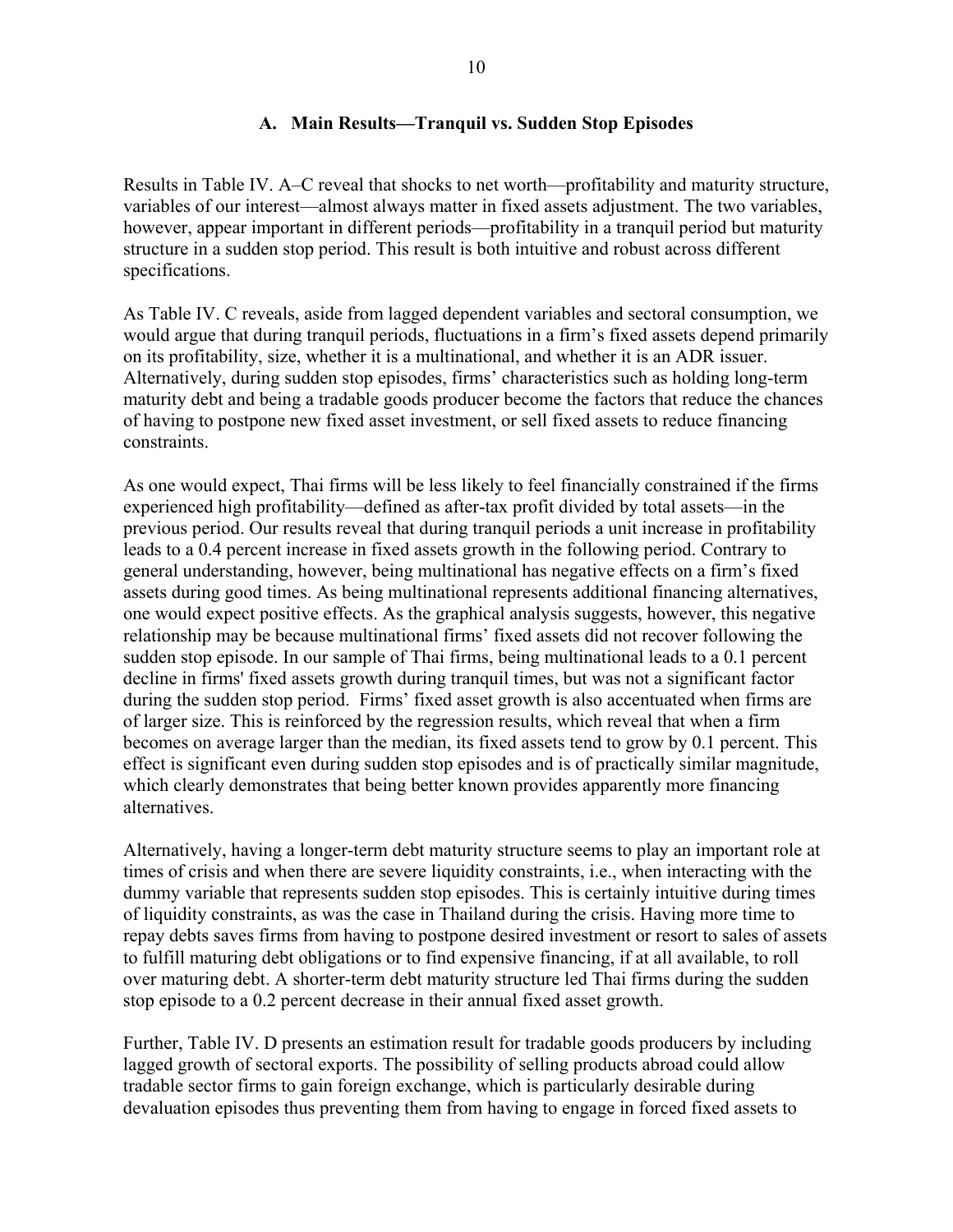curb liquidity constraints. Contrary to Aguiar  $(2004)$ ,<sup>23</sup> however, our results reveal that the sectoral export growth does not matter for the growth of fixed assets both during tranquil and sudden stop periods.

#### **B. Tradable vs. Nontradable Producers**

Descriptive statistics revealed significantly different behavior between tradable and nontradable good producers, which was also apparent in the previous regression results and which are worth exploring further. The different behavior could arise because tradable firms partially compensate for the declines in demand, during a sudden stop/crisis episode, by being able to sell their products abroad. Nontradable firms, alternatively, could find themselves more constrained due to the slowdown in domestic sales, economic fragility and uncertainty.

The benchmark model is slightly modified to incorporate differences between tradable vs. nontradable firms during tranquil and sudden stop times:

$$
I_{ijt}/K_{ijt-1} = \beta_0 C + \beta_1 X + \gamma_0 (SS^*C) + \gamma_1 (SS^*X) + \eta_0 (Nontradable^*C) + \eta_1
$$
  
(Nontradable^\*X) + \lambda\_0 (Nontradable^\*SS^\*C) + \lambda\_1 (Nontradable^\*SS^\*X) + \zeta\_{ijt} (3)

In this case, the  $\beta_1$  coefficient captures the average response of sector- and firm-specific characteristics on **tradable** firms' fixed assets during good times, while  $(\beta_1 + \gamma_1)$  captures their average response during the sudden stop episode. Alternatively,  $(\beta_1 + \eta_1)$  captures the average response of sector- and firm-specific characteristics on **nontradable** firms' fixed assets during good times, while  $(\beta_1 + \gamma_1 + \lambda_1)$  captures the average response of sector- and firm-specific characteristics on nontradable firms' fixed assets during the sudden stop episode (Table V).

Results reinforce the outcome of the previous specification in that profitability matters only during a tranquil period while exposure to short-term maturity debt becomes a significant factor in a sudden stop period—both after controlling for persistency with lagged dependent variables. These relationships appear quite robust. Additionally, an intuitive finding from this estimation is such that for both profitability and maturity structure, the impacts are much larger for nontradable sector firms. This result supports our prior suggestion of nontradable firms being more sensitive to balance sheet fluctuations.

Further, in the case of nontradable goods producers, increases in domestic consumption are important. Annual percentage increases in consumption lead to increases in the growth of firm fixed assets of 1.8 percent (2.0 percent) during tranquil (sudden stop) periods. Such impacts are more significant and four times larger than those for tradable firms. The strong influence the domestic variable on nontradable producers is intuitive, as revenues of nontradable goods producers are largely determined by domestic consumption.

 $\overline{a}$  $^{23}$  Note that Aguiar (2004) considers firm-level exports/sales while our data is at the sectoral level.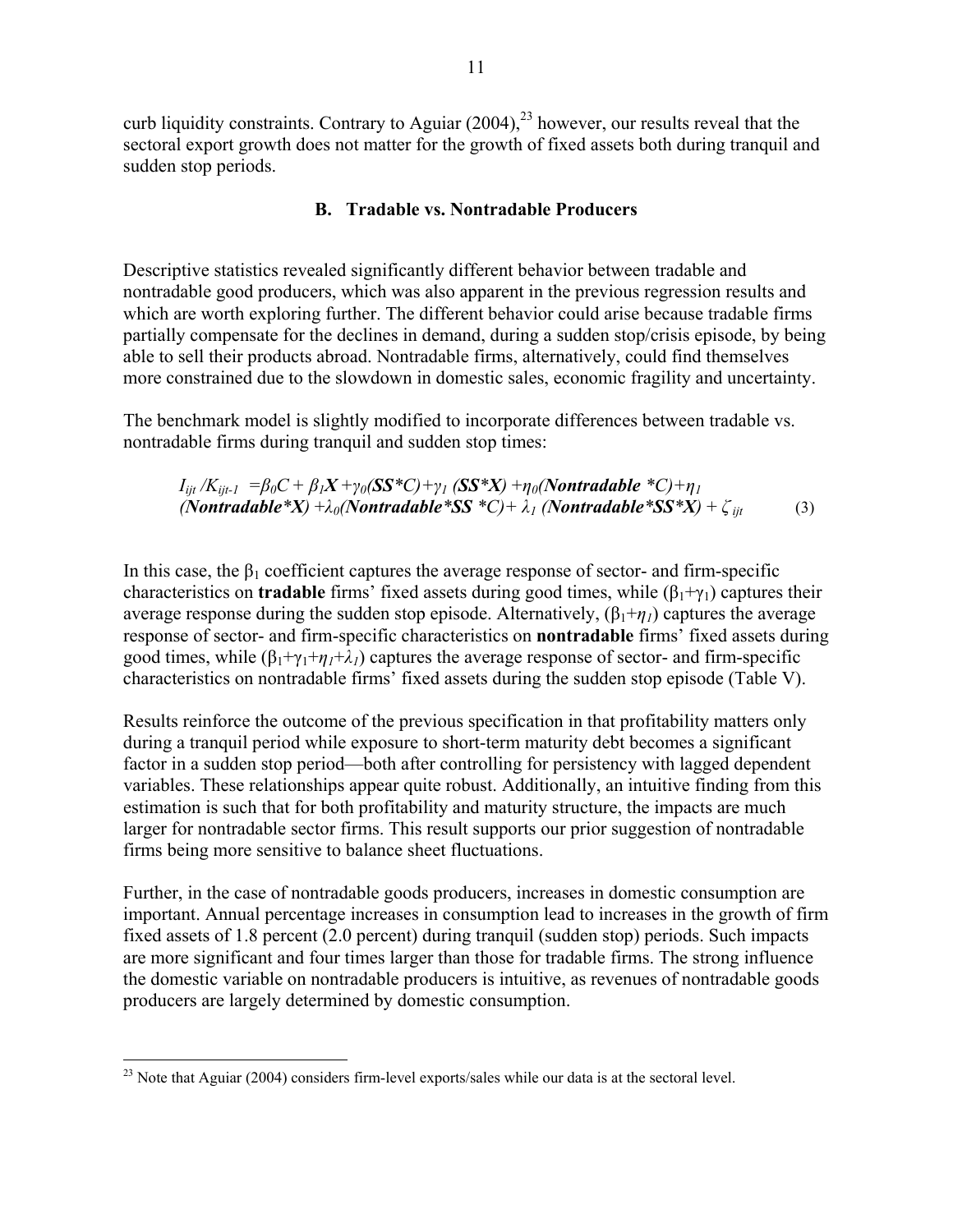As for firm characteristics, size continues to be significant in all cases, but there are some other variables that come into effect. For tradable sector firms, having a high degree of Thai ownership helped to increase fixed assets growth by 0.1 percent during the sudden stop period. Meanwhile, for nontradable firms, being multinational reduces the growth of fixed assets during tranquil times. That is to say that the significant effect with the multinational variable previously found in Table IV. C was due to the nontradable sector firms. It is the multinational firms in nontradable sectors that cause this negative relationship.

#### **C. Debt Structure, Long- vs. Short-term Maturity**

Since having a longer debt maturity structure seems to be beneficial at times of economic fragility, we explore this relationship further. We divide the sample between those firms that have a longer-term maturity structure of debt and those that have a shorter one, to analyze how they are affected by certain sector- and firm-specific characteristics during tranquil and tumultuous episodes.

We adjust the benchmark model as follows:

#### $I_{ijt}/K_{ijt-1} = \beta_0 C + \beta_1 X + \gamma_0 (SS^*C) + \gamma_1 (SS^*X) + \eta_0 (LongMaturity^*C) + \eta_1 (LongMaturity$ *\*X)* +  $\lambda_0$ (*LongMaturity \*SS \*C*) +  $\lambda_1$  (*LongMaturity \*SS \*X*) +  $\zeta$  *ijt* (4)

In this case, the  $\beta_1$  coefficient captures the average response of sector- and firm-specific characteristics on the fixed assets of firms holding debt with a short-term maturity structure during tranquil times, while  $(\beta_1 + \gamma_1)$  captures their average response during the sudden stop episode. Alternatively,  $(\beta_1 + \eta_1)$  captures the average response of sector- and firmcharacteristics on fixed assets of firms holding debt with a long-term maturity structure during good times, while  $(\beta_1 + \gamma_1 + \gamma_1 + \lambda_1)$  captures their average response during the sudden stop episode (Table VI).

Firms that have a longer-term debt maturity structure should be less financially constrained than those holding debt with short-term maturity. Consequently, in general terms they should be less likely to have to engage in constrained physical capital adjustment to fulfill debt obligations because they have more time to look for alternative ways of finding either financing or other means to repay debt.

There are certain firm-specific characteristics that influence decisions regarding these firms' fixed asset growth. For example, firms holding mostly short-term debt tend to focus primarily on firm size during both good and bad times to make decisions regarding the fixed assets adjustment. Both during good and bad times, being a large firm leads to positive fixed asset growth rates in spite of the shorter debt maturity structure. Furthermore, during tranquil periods being a tradable producer also works favorably, leading to fixed asset growth and consequently to a lower likelihood of having to resort to the sale of fixed assets to fulfill financing constraints.

Though still a significant factor, the firm size matters less for firms holding a long-term debt—significant at 9 percent as opposed to 0 percent for short-term debt holders. During tranquil times, with a less financially constrained macroeconomic environment in general, our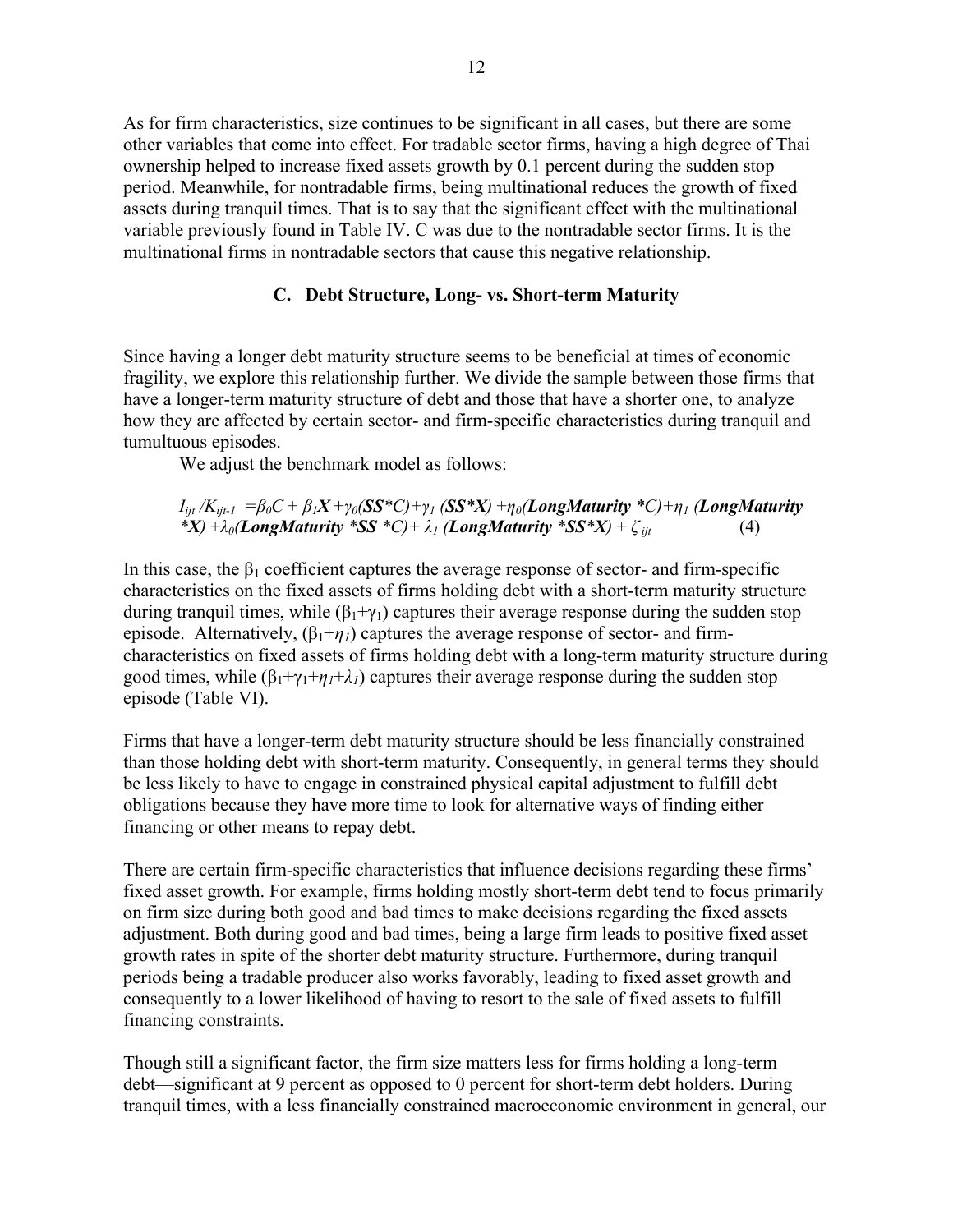results demonstrate that for firms with long-term debt maturity structures, additional factors such as being a multinational firm or an ADR issuer matter in firms' fixed assets adjustment. Having additional sources of financing, such as through the issuance of ADRs, reduces the likelihood of having to resort to adjustment of fixed assets, but this is so only in tranquil times. This is very intuitive especially during good times. During crisis times, alternatively, fixed assets adjustments of firms holding long-term debt depend solely on firm size.

#### **D. Robustness Tests**

To assess the robustness of these findings, we conducted extensive sensitivity analysis. Some variables worth particular attention are market-to-book value, firm age, and the quadratic sector macroeconomic variable (consumption), which will be discussed in this section.  $24$ Reassuringly, however, this analysis revealed that the significance of variables did not change given alternative specifications. Table VII. A–C presents results.

We first test the significance of market-to-book value as this could be an important factor affecting firms' incentive to invest. Myers (1977) noted that high market-to-book ratios indicate the presence of growth opportunities, which can be thought of as real options. Hence, we can possibly expect a positive impact on the balance sheet, and hence an increase in fixed assets growth. Meanwhile, past empirical studies assert that the relationship is mostly negative (Booth et al., 2001) due to agency costs attached to the real options, as well as to short-run market movements, and a lack of immediate reaction by corporations. Probably due to these conflicting elements, we find the variable to be insignificant (Table VII. A), and exclude it from our benchmark specification.<sup>25</sup>

Further, firm age is an important factor in firms' fixed assets adjustment. Intuitively, younger firms may have more need to invest in fixed assets when they set up their business, but then as firms age, the need for more fixed assets may lessen. Estimation results (Table VII. B) support the prior that firm age and fixed asset growth has a negative relationship, with one year of aging decelerating firms' fixed asset growth by 0.01 percent during tranquil times. Interestingly, this negative relationship holds only during the tranquil period, and is an insignificant factor during a sudden stop period. Although this is potentially an important variable, we do not include it in the benchmark specification given the limited data availability.26

<sup>&</sup>lt;sup>24</sup> Another important investment relationship is the one with "uncertainty." Uncertainty as measured by standard deviation of monthly growth in equity price was also tested. Both current and lagged values were incorporated. Results reiterate the importance of profitability in tranquil time, and debt maturity structure during sudden stop period, though slightly smaller magnitude than that with the benchmark specification. We left the variable out of the benchmark equation because of the limited data availability.

<sup>&</sup>lt;sup>25</sup> Additionally, interest coverage ratio—as a factor affecting balance sheet—is also tested for its explanatory power, but does not turn out to be a significant factor in our sample.

 $26$  Note that the sample size is reduced significantly to have only 413 observations.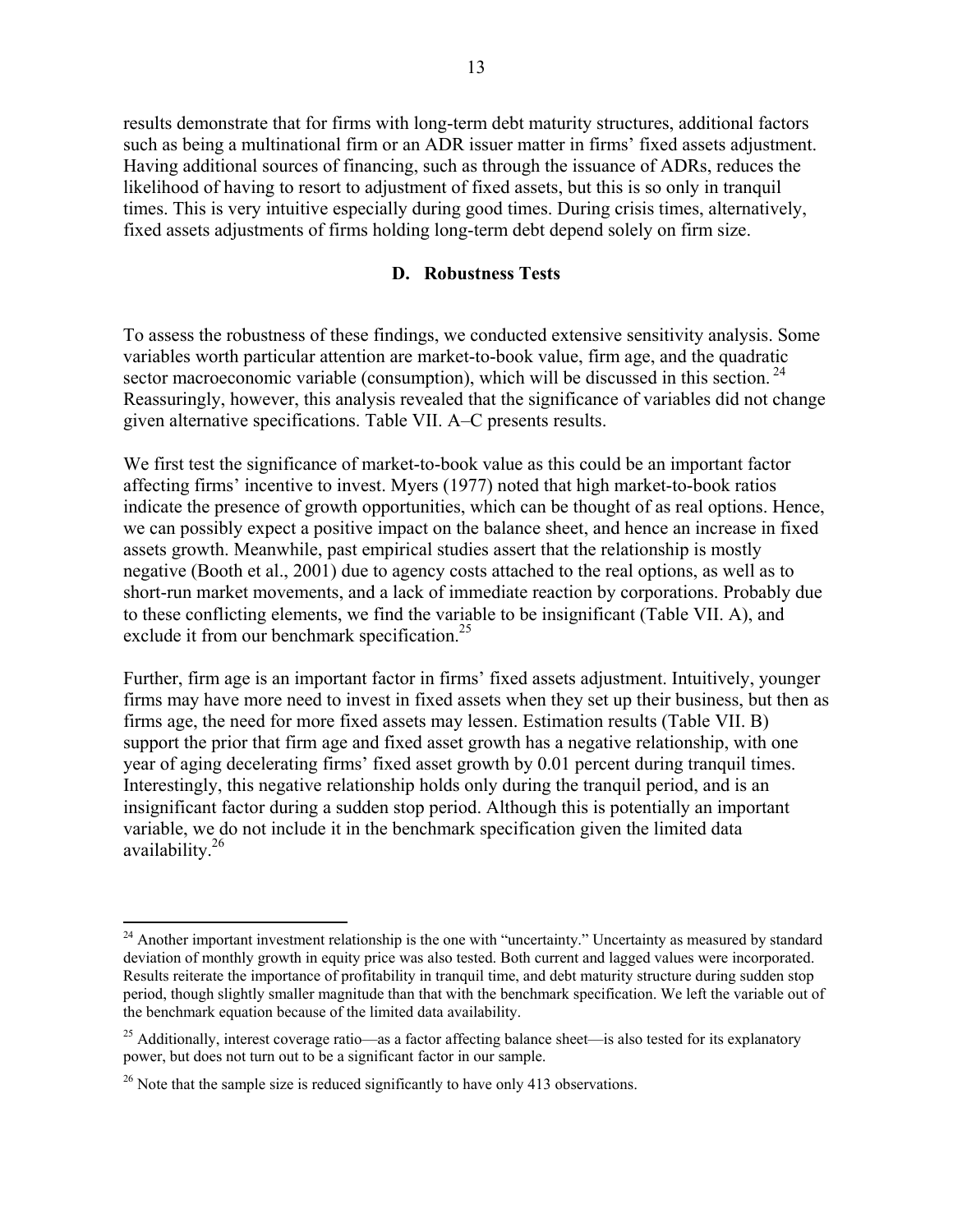Lastly, growth in consumption is replaced with the one in quadratic form in the benchmark specification. This treatment is used to control for any nonlinear responses to the recession that interaction terms (with sudden stop) may be picking up. Our main conclusions are unaffected by this inclusion. Estimation results (Table VII. C) virtually remain the same, supporting the main results. Maturity structure continues to show significant explanatory power during the sudden stop period. The only distinction might be that the impact of quadratic consumption growth on firms' fixed asset growth is about half that of the benchmark specification leaving all other parameters the same.

In capturing the capital outflow period, as an alternate to the sudden stop dummy, we used lending of Thai banks that report to the Bank of International Settlements (BIS) as a measure of the degree of decline in bank lending during the period of analysis. We did this to evaluate whether changes in BIS lending led to increased fluctuations in firms' fixed asset levels. This variable is an interesting alternative to the sudden stop dummy variable chosen for the analysis above, because on the one hand it is continuous and on the other, it interestingly depicts a substantial decline in lending to the Thai nonfinancial private sector during the sudden stop episode.<sup>27</sup> Results for the whole sample using the BIS lending variable instead of the sudden stop dummy variable reveal very little difference between the regressions in terms of significance and magnitude of coefficients.<sup>28</sup>

#### **IV. CONCLUSION**

We have attempted to explore the relationship between fluctuations in firms' fixed assets growth and financial constraints in the context of the capital inflow reversals and devaluation of the late 1990s in Thailand. We looked at data from 284 nonfinancial firms in tradable and nontradable industries listed in the Thai stock market between 1992 and 2001. Some of the most important patterns that emerged revealed that Thai nonfinancial firms suffered from large declines in the growth of their fixed assets<sup>29</sup> during the sudden stop episode. This finding supported our initial belief that a large portion of the decline in firm fixed assets could have been in the form of distressed sales.

Regression results enhanced broad trends, initially identified through graphical analysis, by detailing what were the particular firm-specific factors that accentuate the fixed asset fluctuations. These revealed that firms tend to reduce the rate of fixed assets accumulation if they are of smaller size, in a nontradable sector, and have more short-term debt. Meanwhile, it is firms' profitability, not their debt maturity structure that matters during tranquil periods. Furthermore, we identified important differences between tradable and nontradable firm producers when it comes to resorting to the sale of fixed assets at times of distress. Nontradable firms, for example, were largely affected by whether they are multinational or

 $^{27}$  Lending by BIS-reporting banks to the Thai private sector reached a peak of approximately US\$40 billion during the second quarter of 1996 and then declined without recovering, but stabilized at US\$15 billion.

 $28$  There is, however, a slight increase in the magnitude of significant coefficients in the regression, which uses BIS lending as an interactive variable.

 $29$  A decline of approximately 30 percent.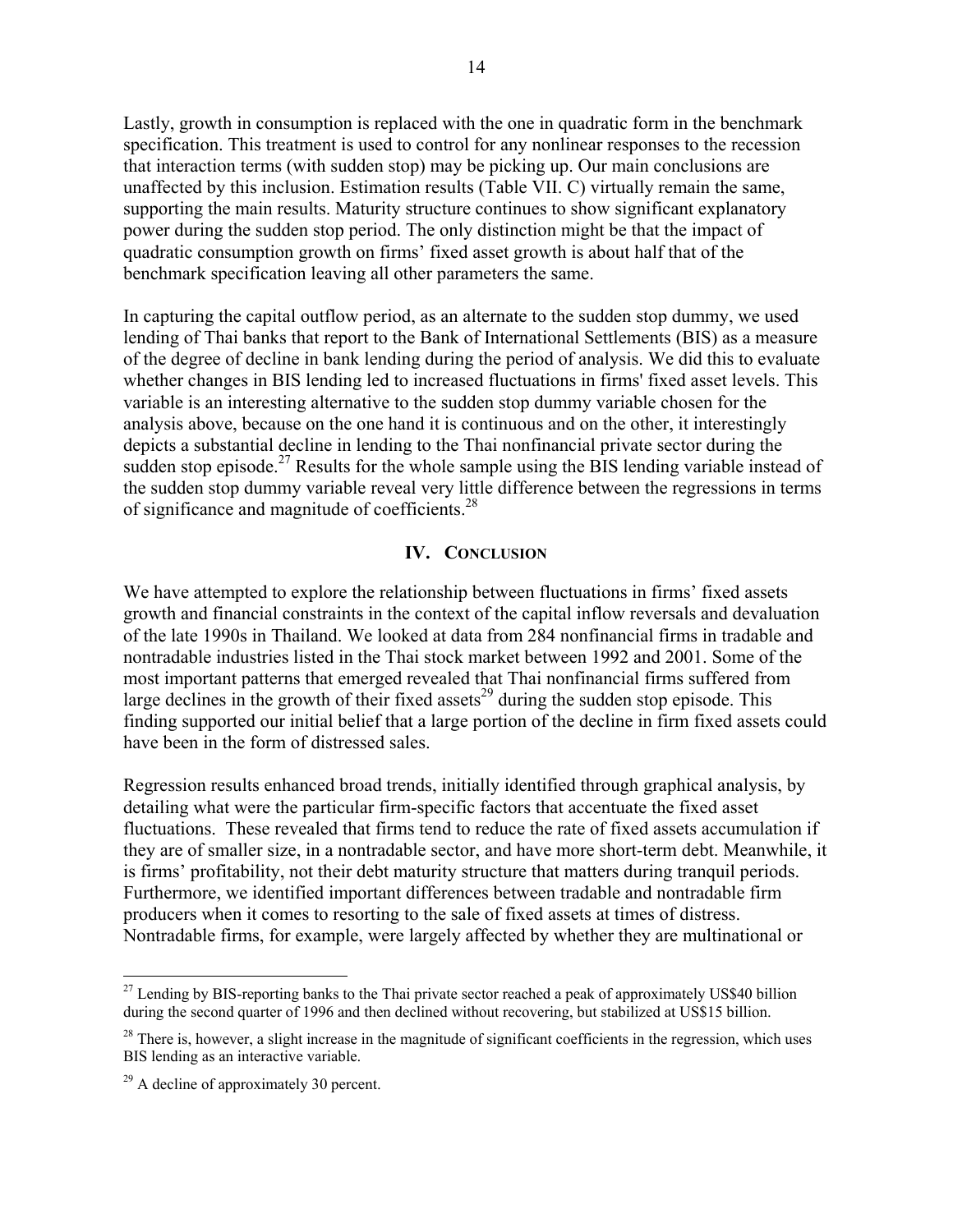not, while tradable firms' decisions were affected by the degree of Thai ownership during the sudden stop period.

The results are intuitive and in line with the literature that describes situations of financial constraints, the behavior of firms in distress, and, to some extent, the characteristics of fire sales. Future research should aim at detailing forced investment adjustments with price pressure to capture directly the phenomenon of fire sales of fixed assets. Furthermore, our findings are testable in other regions or markets that have undergone similar episodes and some have already been initiated.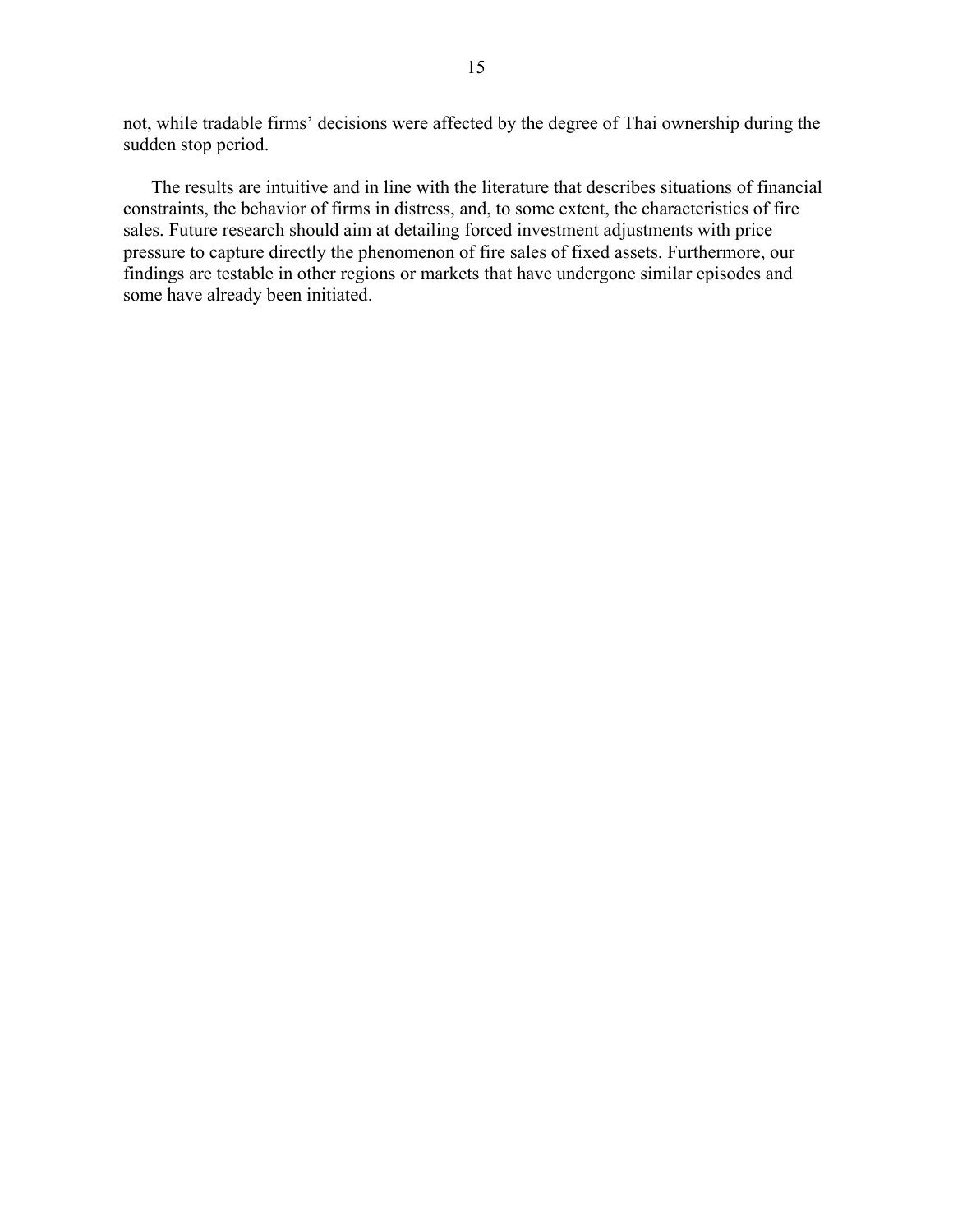| $%$ of<br>Tradable - Non<br><b>Industry Description</b><br><b>Total</b><br><b>Tradable</b><br><b>Num of Firm</b><br><b>Num of Observation</b><br>Generators and distributors of electricity<br>7 Non - Tradable<br>1<br>Companies responsible for the provision of water and the<br>removal of sewage.<br>1<br>3 Non - Tradable<br>Gas Distribution<br>8 Non - Tradable<br>1<br>Software & Computer Services<br>1<br>10 Non - Tradable<br><b>Telecom Services</b><br>7<br>57 Non - Tradable<br>Hospital Management & Long Term Care<br>92 Non - Tradable<br>11<br><b>Support Services</b><br>1<br>10 Non - Tradable<br>Food & Drug Retailers<br>1<br>9 Non - Tradable<br>Retailers, General<br>69 Non - Tradable<br>8<br>Leisure, Entertainment & Hotels<br>14<br>123 Non - Tradable |
|--------------------------------------------------------------------------------------------------------------------------------------------------------------------------------------------------------------------------------------------------------------------------------------------------------------------------------------------------------------------------------------------------------------------------------------------------------------------------------------------------------------------------------------------------------------------------------------------------------------------------------------------------------------------------------------------------------------------------------------------------------------------------------------|
|                                                                                                                                                                                                                                                                                                                                                                                                                                                                                                                                                                                                                                                                                                                                                                                      |
|                                                                                                                                                                                                                                                                                                                                                                                                                                                                                                                                                                                                                                                                                                                                                                                      |
|                                                                                                                                                                                                                                                                                                                                                                                                                                                                                                                                                                                                                                                                                                                                                                                      |
|                                                                                                                                                                                                                                                                                                                                                                                                                                                                                                                                                                                                                                                                                                                                                                                      |
|                                                                                                                                                                                                                                                                                                                                                                                                                                                                                                                                                                                                                                                                                                                                                                                      |
|                                                                                                                                                                                                                                                                                                                                                                                                                                                                                                                                                                                                                                                                                                                                                                                      |
|                                                                                                                                                                                                                                                                                                                                                                                                                                                                                                                                                                                                                                                                                                                                                                                      |
|                                                                                                                                                                                                                                                                                                                                                                                                                                                                                                                                                                                                                                                                                                                                                                                      |
|                                                                                                                                                                                                                                                                                                                                                                                                                                                                                                                                                                                                                                                                                                                                                                                      |
|                                                                                                                                                                                                                                                                                                                                                                                                                                                                                                                                                                                                                                                                                                                                                                                      |
|                                                                                                                                                                                                                                                                                                                                                                                                                                                                                                                                                                                                                                                                                                                                                                                      |
|                                                                                                                                                                                                                                                                                                                                                                                                                                                                                                                                                                                                                                                                                                                                                                                      |
|                                                                                                                                                                                                                                                                                                                                                                                                                                                                                                                                                                                                                                                                                                                                                                                      |
| Media & Photography<br>13<br>97 Non - Tradable                                                                                                                                                                                                                                                                                                                                                                                                                                                                                                                                                                                                                                                                                                                                       |
| Transport: Airlines & Airports, Rail, Road & Freight, Shipping &                                                                                                                                                                                                                                                                                                                                                                                                                                                                                                                                                                                                                                                                                                                     |
| Ports<br>9<br>73 Non - Tradable                                                                                                                                                                                                                                                                                                                                                                                                                                                                                                                                                                                                                                                                                                                                                      |
| 68<br>23.9<br><b>Service</b><br>558                                                                                                                                                                                                                                                                                                                                                                                                                                                                                                                                                                                                                                                                                                                                                  |
|                                                                                                                                                                                                                                                                                                                                                                                                                                                                                                                                                                                                                                                                                                                                                                                      |
| <b>House Building</b><br>3<br>30 Non - Tradable                                                                                                                                                                                                                                                                                                                                                                                                                                                                                                                                                                                                                                                                                                                                      |
| <b>Other Construction</b><br>1<br>8 Non - Tradable                                                                                                                                                                                                                                                                                                                                                                                                                                                                                                                                                                                                                                                                                                                                   |
| <b>Real Estate</b><br>24<br>187 Non - Tradable                                                                                                                                                                                                                                                                                                                                                                                                                                                                                                                                                                                                                                                                                                                                       |
| 28<br>9.9<br><b>Real Estate</b><br>225                                                                                                                                                                                                                                                                                                                                                                                                                                                                                                                                                                                                                                                                                                                                               |
| Non-Tradable                                                                                                                                                                                                                                                                                                                                                                                                                                                                                                                                                                                                                                                                                                                                                                         |
| 96<br>33.8<br>783                                                                                                                                                                                                                                                                                                                                                                                                                                                                                                                                                                                                                                                                                                                                                                    |
| $\overline{4}$<br>Mining<br>33 Tradable                                                                                                                                                                                                                                                                                                                                                                                                                                                                                                                                                                                                                                                                                                                                              |
| Oil - Integrated<br>1<br>8 Tradable                                                                                                                                                                                                                                                                                                                                                                                                                                                                                                                                                                                                                                                                                                                                                  |
| Oil & Gas - Exploration & Production<br>1<br>9 Tradable                                                                                                                                                                                                                                                                                                                                                                                                                                                                                                                                                                                                                                                                                                                              |
| Providers of services, including drilling, for oil and natural gas                                                                                                                                                                                                                                                                                                                                                                                                                                                                                                                                                                                                                                                                                                                   |
| exploration and production.<br>1<br>10 Tradable                                                                                                                                                                                                                                                                                                                                                                                                                                                                                                                                                                                                                                                                                                                                      |
| 20<br><b>Building &amp; Construction Materials</b><br>169 Tradable                                                                                                                                                                                                                                                                                                                                                                                                                                                                                                                                                                                                                                                                                                                   |
| Steel & Other Metals<br>5<br>40 Tradable                                                                                                                                                                                                                                                                                                                                                                                                                                                                                                                                                                                                                                                                                                                                             |
| Producers, converters and merchants of all grades of paper.<br>13<br>111 Tradable                                                                                                                                                                                                                                                                                                                                                                                                                                                                                                                                                                                                                                                                                                    |
| 15.8<br><b>Primary Commodities and Raw Materials</b><br>45<br>380                                                                                                                                                                                                                                                                                                                                                                                                                                                                                                                                                                                                                                                                                                                    |
|                                                                                                                                                                                                                                                                                                                                                                                                                                                                                                                                                                                                                                                                                                                                                                                      |
| Chemicals<br>19<br>154 Tradable                                                                                                                                                                                                                                                                                                                                                                                                                                                                                                                                                                                                                                                                                                                                                      |
| Information Technology Hardware<br>6<br>49 Tradable                                                                                                                                                                                                                                                                                                                                                                                                                                                                                                                                                                                                                                                                                                                                  |
| 5<br>Engineering & Machinery<br>38 Tradable                                                                                                                                                                                                                                                                                                                                                                                                                                                                                                                                                                                                                                                                                                                                          |
| Automobiles & Parts<br>9<br>79 Tradable                                                                                                                                                                                                                                                                                                                                                                                                                                                                                                                                                                                                                                                                                                                                              |
| Diversified Industrials<br>$\overline{4}$<br>38 Tradable                                                                                                                                                                                                                                                                                                                                                                                                                                                                                                                                                                                                                                                                                                                             |
| Electronic & Electrical Equipment<br>13<br>106 Tradable                                                                                                                                                                                                                                                                                                                                                                                                                                                                                                                                                                                                                                                                                                                              |
| 56<br>19.7<br><b>Manufactured</b><br>464                                                                                                                                                                                                                                                                                                                                                                                                                                                                                                                                                                                                                                                                                                                                             |
| <b>Household Goods &amp; Textiles</b><br>42<br>394 Tradable                                                                                                                                                                                                                                                                                                                                                                                                                                                                                                                                                                                                                                                                                                                          |
| Personal Care & Household Products<br>44 Tradable<br>5                                                                                                                                                                                                                                                                                                                                                                                                                                                                                                                                                                                                                                                                                                                               |
| 47<br>16.5<br><b>House Hold</b><br>438                                                                                                                                                                                                                                                                                                                                                                                                                                                                                                                                                                                                                                                                                                                                               |
|                                                                                                                                                                                                                                                                                                                                                                                                                                                                                                                                                                                                                                                                                                                                                                                      |
| $\overline{2}$<br>Soft Drinks<br>20 Tradable                                                                                                                                                                                                                                                                                                                                                                                                                                                                                                                                                                                                                                                                                                                                         |
| Food Producers & Processors<br>38<br>338 Tradable                                                                                                                                                                                                                                                                                                                                                                                                                                                                                                                                                                                                                                                                                                                                    |
| 14.1<br>Food<br>40<br>358                                                                                                                                                                                                                                                                                                                                                                                                                                                                                                                                                                                                                                                                                                                                                            |
|                                                                                                                                                                                                                                                                                                                                                                                                                                                                                                                                                                                                                                                                                                                                                                                      |
| <b>Tradable</b><br>188<br>66.2<br>1640                                                                                                                                                                                                                                                                                                                                                                                                                                                                                                                                                                                                                                                                                                                                               |
| <b>Total</b><br>284<br>100.0<br>2423                                                                                                                                                                                                                                                                                                                                                                                                                                                                                                                                                                                                                                                                                                                                                 |

## Table I: Summary Statistics by Industry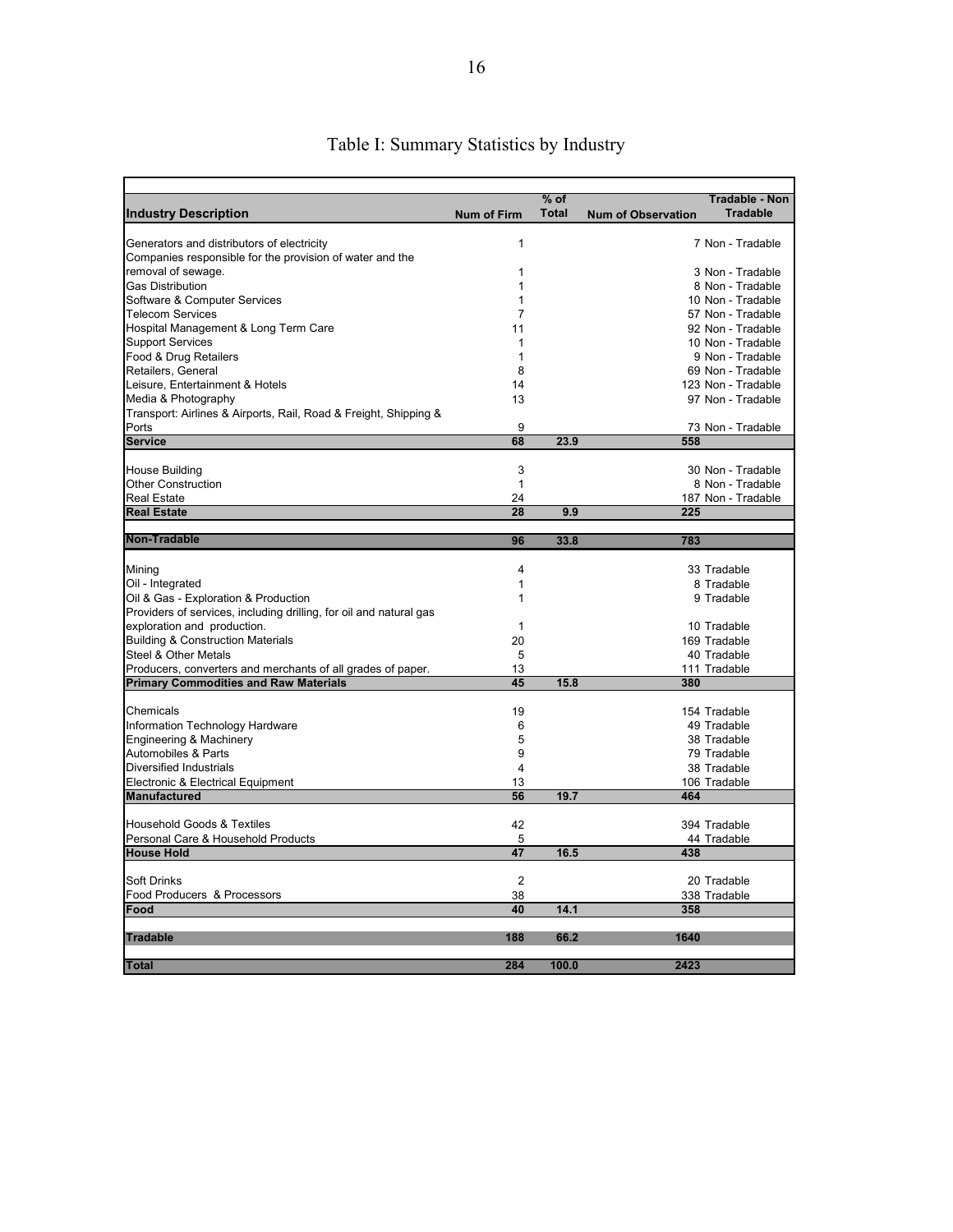|               |                                              |                    |           | Mean of              |                              |           |                        |
|---------------|----------------------------------------------|--------------------|-----------|----------------------|------------------------------|-----------|------------------------|
|               |                                              |                    |           |                      | <b>Maturity</b><br>structure |           |                        |
|               |                                              |                    |           |                      | (Short-term                  |           | Multinational          |
|               |                                              | <b>Total Asset</b> | After tax |                      | Borrowing /                  | % of Thai | $(1$ if                |
| <b>Sector</b> | <b>Total Sales 1/</b>                        | Size 1/            | profit 1/ | <b>Profitability</b> | <b>Total Debt)</b>           | Ownership | <b>Multinational</b> ) |
| Food          | 4,101,828                                    | 2,851,679          | 154,925   | 0.05                 | 0.80                         | 55        | 0.07                   |
| HouseHold     | 2.536.282                                    | 3.084.162          | 120.493   | 0.04                 | 0.77                         | 48        | 0.06                   |
| Manufactured  | 3,882,950                                    | 8,079,078          | 32,380    | 0.02                 | 0.73                         | 58        | 0.12                   |
| Primary       | 5,705,389                                    | 11,655,857         | 152,857   | 0.00                 | 0.64                         | 55        | 0.10                   |
| RealEstate    | 2,368,471                                    | 11.102.006         | -292.876  | $-0.05$              | 0.56                         | 52        | 0.08                   |
| Service       | 3,926,990                                    | 10,380,353         | 153,309   | 0.02                 | 0.57                         | 46        | 0.16                   |
| Non-Tradable  | 3,866,412                                    | 10,591,635         | 23,604    | 0.00                 | 0.57                         | 48        | 0.13                   |
| Tradable      | 3,978,272                                    | 6,432,733          | 110,760   | 0.03                 | 0.73                         | 54        | 0.09                   |
| t-test        |                                              |                    |           |                      |                              |           |                        |
|               | Ho: mean(Tradable) - mean(No Tradable) = = 0 |                    |           |                      |                              |           |                        |
|               | 0.82                                         | 0.00               | 0.20      | 0.00                 | 0.00                         | 0.00      | 0.00                   |

## Table II. Firms' Characteristics by Sector

1/Million of Baht

## Table III. Tranquil vs. Sudden Stop Episodes

|                   | Gowthof<br><b>Fixed Assets</b> | Sedor<br><b>Inflation</b> | govth   | Sedor GNP Sedor Exports<br>growth | Sedro<br>consumption<br>growth | Sedro Capital<br>famation<br>growth | Aftertax<br>profits | <b>Profitability</b><br>gowth | <b>Interest</b><br>Coverageratio | Maturity |
|-------------------|--------------------------------|---------------------------|---------|-----------------------------------|--------------------------------|-------------------------------------|---------------------|-------------------------------|----------------------------------|----------|
| Tranguil          | 0073                           | 0028                      | 006     | 0033                              | 0062                           | 0029                                | 7844028             | $-0061$                       | 21.897                           | 0677     |
| <b>SuddenStap</b> | 0026                           | 000                       | $-0042$ | 00Б7                              | $-0092$                        | $-0373$                             | 95397.08            | 0208                          | 7341                             | 0691     |
| Ttest (p.due)     | 00640                          | 0000                      | രന്ത    | 00850                             | 0000                           | 00000                               | 08236               | 00000                         | 03006                            | 03574    |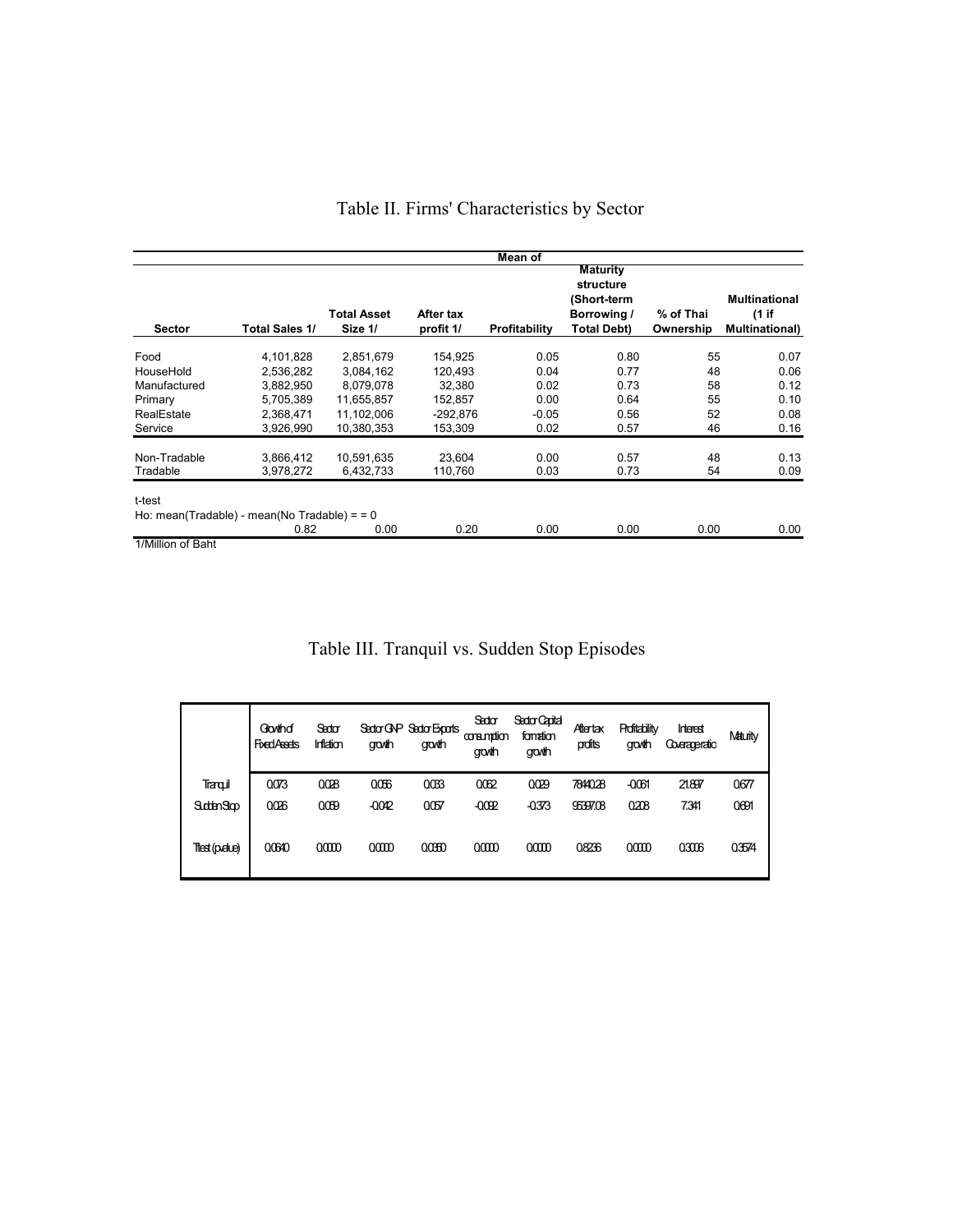|                                                             |                 | A             |        |                 | $\bf{B}$      |       |                 | $\mathbf C$         |            |                 | D             |                 |
|-------------------------------------------------------------|-----------------|---------------|--------|-----------------|---------------|-------|-----------------|---------------------|------------|-----------------|---------------|-----------------|
|                                                             | Coeffi<br>cient | $p-$<br>value |        | Coeffi<br>cient | $p-$<br>value |       | Coeffi<br>cient | $p-$<br>valu<br>e   |            | Coeffici<br>ent | p-value       |                 |
| Lagged Fixed Assets<br>Lagged Growth of Fixed               | $-0.05$         | 0.00          | ***    | $-0.04$         | 0.00          | $***$ | $-0.10$         | 0.00                | ***        | $-0.11$         | 0.00          | $***$<br>$\ast$ |
| Assets                                                      | $-0.03$         | 0.36          |        | $-0.04$         | 0.16          |       | $-0.04$         | 0.16                |            | 0.00            | 0.98          |                 |
| Lagged Profitability                                        | 0.71            | 0.00          | ***    | 0.69            | 0.00          | ***   | 0.40            | 0.00                | $***$      | 0.26            | 0.03          | $\ast\ast$      |
| Lagged Maturity<br>Structure<br>Lagged Growth of            | $-0.07$         | 0.10          | $\ast$ | $-0.06$         | 0.22          |       | $-0.03$         | 0.58                |            | $-0.01$         | 0.90          |                 |
| Sectoral Consumption<br>Lagged Growth of                    |                 |               |        | 0.50            | 0.00          | $***$ | 0.39            | 0.00                | ***        | 0.26            | 0.05          | $\ast$          |
| <b>Sectoral Exports</b><br><b>Tradable Sector Dummy</b>     |                 |               |        |                 |               |       | 0.03            | 0.33                |            | $-0.05$         | 0.52          |                 |
|                                                             |                 |               |        |                 |               |       |                 |                     |            |                 |               | $\ast\ast$      |
| Size (Market Value)                                         |                 |               |        |                 |               |       | 0.09            | 0.00                | ***        | 0.08            | 0.00          | $\ast$          |
| Ownership Dummy                                             |                 |               |        |                 |               |       | 0.01            | 0.79                |            | 0.02            | 0.47          |                 |
| <b>Multinational Dummy</b>                                  |                 |               |        |                 |               |       | $-0.11$<br>0.13 | 0.05<br>0.09        | $***$<br>∗ | 0.01<br>0.01    | 0.85<br>0.95  |                 |
| <b>ADR</b> Dummy                                            |                 |               |        |                 |               |       |                 |                     |            |                 |               |                 |
| Constant                                                    | 0.78            | 0.00          | ***    | 0.60            | 0.00          | $***$ | 0.03            | 0.87                |            | 0.39            | 0.06          | $\ast$          |
| Number of obs                                               | 1791            |               |        | 1648            |               |       | 1648            |                     |            | 1113            |               |                 |
| R squared: within                                           | 0.16            |               |        | 0.17            |               |       | 0.25            |                     |            | 0.30            |               |                 |
| Between                                                     | 0.02            |               |        | 0.01            |               |       | 0.01            |                     |            | 0.08            |               |                 |
| Overall                                                     | 0.12            |               |        | 0.13            |               |       | 0.17            |                     |            | 0.24            |               |                 |
| $(\beta1+\gamma1)$ Test Variables                           |                 |               |        |                 |               |       |                 | $p-$                |            |                 |               |                 |
| <b>Interacted with Sudden</b><br><b>Stop Dummy Variable</b> | Coeffi<br>cient | $p-$<br>value |        | Coeffi<br>cient | $p-$<br>value |       | Coeffi<br>cient | valu<br>$\mathbf e$ |            | Coefficie<br>nt | $p-$<br>value |                 |
|                                                             |                 |               |        |                 |               |       |                 |                     |            |                 |               |                 |
| <b>Lagged Fixed Assets</b><br>Lagged Growth of Fixed        | 0.00            | 0.84          |        | 0.00            | 0.80          |       | $-0.05$         | 0.01                | $***$      | $-0.07$         | 0.01          | ***             |
| Assets                                                      | $-0.47$         | 0.00          | ***    | $-0.47$         | 0.00          | $***$ | $-0.45$         | 0.00                | ***        | $-0.59$         | 0.00          | ***             |
| Lagged Profitability<br><b>Lagged Maturity</b>              | 0.42            | 0.05          | $\ast$ | 0.37            | 0.09          | *     | $-0.17$         | 0.49                |            | $-0.23$         | 0.36          |                 |
| Structure<br>Lagged Growth of                               | $-0.17$         | 0.02          | **     | $-0.16$         | 0.03          | $***$ | $-0.17$         | 0.03                | **         | $-0.20$         | 0.03          |                 |
| Sectoral Consumption<br>Lagged Growth of                    |                 |               |        | 0.34            | 0.15          |       | 0.05            | 0.04                | $\ast\ast$ | 0.59            | 0.01          | $***$           |
| Sectoral Exports<br>Tradable sector Dummy                   |                 |               |        |                 |               |       | 0.12            | 0.02                | $***$      | $-0.07$         | 0.23          |                 |
| Size (Market Value)                                         |                 |               |        |                 |               |       | 0.08            | 0.00                | ***        | 0.10            | 0.00          | ***             |
| Ownership Dummy                                             |                 |               |        |                 |               |       | 0.06            | 0.16                |            | 0.10            | 0.03          | $***$           |
| <b>Multinational Dummy</b>                                  |                 |               |        |                 |               |       | $-0.03$         | 0.74                |            | $-0.01$         | 0.95          |                 |
| <b>ADR</b> Dummy                                            |                 |               |        |                 |               |       | $-0.02$         | 0.90                |            | 0.00            | 0.99          |                 |
|                                                             |                 |               |        |                 |               |       |                 |                     |            |                 |               |                 |

Table IV. Regression Results—Entire Sample:  $I_{ijt}/K_{ijt-1} = \beta_0 C + \beta_1 X + \gamma_0 (\mathbf{S} \mathbf{S}^* C) + \gamma_1 (\mathbf{S} \mathbf{S}^* X) + \zeta_{ijt}$ 

\*,\*\*,\*\*\* indicate 10, 5, 1 percent level of significance, respectively

Constant 1 0.12 0.66 0.10 0.72 0.32 0.27 0.52 0.52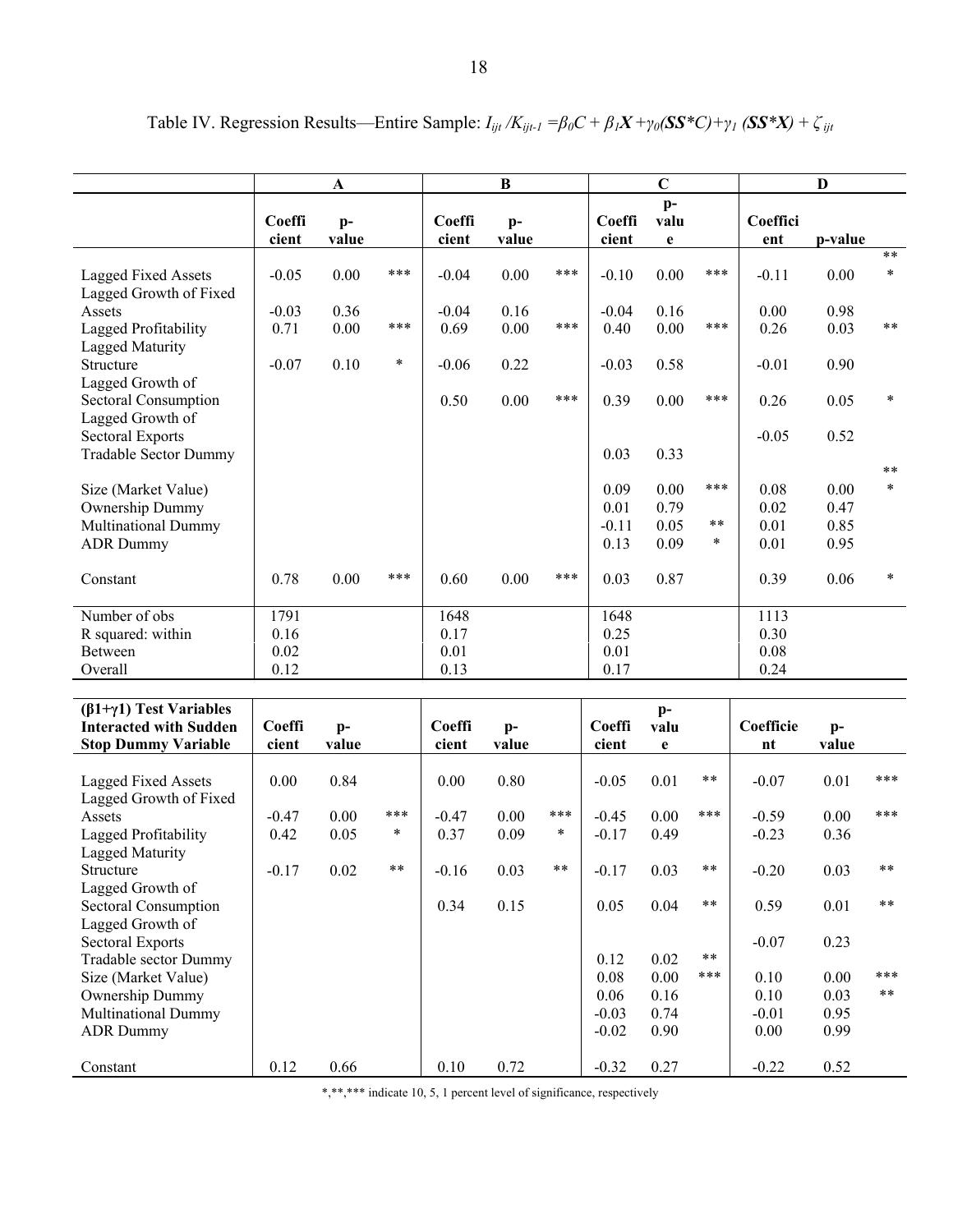|                                                               | $(\beta_1)$ Tradable Producers                                         |          |        | $(\beta_{1+}\eta_1)$ Nontradable Producers                                                                  |          |        |  |
|---------------------------------------------------------------|------------------------------------------------------------------------|----------|--------|-------------------------------------------------------------------------------------------------------------|----------|--------|--|
|                                                               | Coefficient                                                            | p-value  |        | Coefficient                                                                                                 | p-value  |        |  |
| <b>Lagged Fixed Assets</b>                                    | $-0.11$                                                                | 0.00     | $***$  | $-0.08$                                                                                                     | 0.00     | ***    |  |
| Lagged Growth of Fixed Assets                                 | 0.00                                                                   | 1.00     |        | $-0.13$                                                                                                     | 0.00     | ***    |  |
| Lagged Profitability                                          | 0.26                                                                   | 0.05     | $\ast$ | 0.60                                                                                                        | 0.00     | ***    |  |
| <b>Lagged Maturity Structure</b><br>Lagged Growth of Sectoral | $-0.01$                                                                | 0.90     |        | $-0.06$                                                                                                     | 0.41     |        |  |
| Consumption                                                   | 0.31                                                                   | 0.01     | $***$  | 1.78                                                                                                        | 0.00     | ***    |  |
| Size (Market Value)                                           | 0.08                                                                   | 0.00     | ***    | 0.12                                                                                                        | 0.00     | ***    |  |
| Ownership Dummy                                               | 0.02                                                                   | 0.57     |        | 0.00                                                                                                        | 0.98     |        |  |
| <b>Multinational Dummy</b>                                    | 0.00                                                                   | 0.95     |        | $-0.27$                                                                                                     | 0.00     | ***    |  |
| <b>ADR Dummy</b>                                              | 0.04                                                                   | 0.63     |        | $-0.17$                                                                                                     | 0.72     |        |  |
| Constant                                                      | 0.40                                                                   | 0.08     | ∗      | $-0.58$                                                                                                     | 0.04     | $***$  |  |
| Number of observations                                        | 1648                                                                   |          |        |                                                                                                             |          |        |  |
| R squared: within                                             | 0.27                                                                   |          |        |                                                                                                             |          |        |  |
| between                                                       | 0.02                                                                   |          |        |                                                                                                             |          |        |  |
| overall                                                       | 0.20                                                                   |          |        |                                                                                                             |          |        |  |
|                                                               | $(\beta_1+\gamma_1)$ Tradable Producers<br>during Sudden Stop Episodes |          |        | $(\beta_1+\gamma_1+\eta_1+\lambda_1)$ Nontradable<br><b>Producers during Sudden Stop</b><br><b>Episodes</b> |          |        |  |
|                                                               | Coefficient                                                            | p-value  |        | Coefficient                                                                                                 | p-value  |        |  |
| <b>Lagged Fixed Assets</b>                                    | $-0.08$                                                                | 0.02     | $***$  | $-0.04$                                                                                                     | 0.94     |        |  |
| Lagged Growth of Fixed Assets                                 | $-0.13$                                                                | 0.00     | ***    | $-0.72$                                                                                                     | 0.00     | ***    |  |
| Lagged Profitability                                          | $-0.25$                                                                | 0.38     |        | 0.09                                                                                                        | 0.80     |        |  |
| <b>Lagged Maturity Structure</b><br>Lagged Growth of Sectoral | $-0.20$                                                                | 0.05     | $***$  | $-0.26$                                                                                                     | 0.07     | $\ast$ |  |
| Consumption                                                   | 0.52                                                                   | 0.05     | $***$  | 1.99                                                                                                        | 0.00     | ***    |  |
| Size (Market Value)                                           | 0.10                                                                   | $0.00\,$ | $***$  | 0.15                                                                                                        | 0.00     | ***    |  |
| Ownership Dummy                                               | 0.11                                                                   | 0.02     | $***$  | 0.09                                                                                                        | 0.22     |        |  |
| Multinational Dummy                                           | 0.01                                                                   | 0.94     |        | $-0.27$                                                                                                     | 0.07     | $\ast$ |  |
| <b>ADR Dummy</b>                                              | $-0.11$                                                                | 0.42     |        | $-0.33$                                                                                                     | 0.51     |        |  |
| Constant                                                      | $-0.27$                                                                | 0.48     |        | $-1.24$                                                                                                     | $0.02\,$ | $***$  |  |

#### Table V. Regression Results—Tradable vs. Nontradable Sectors

#### $I_{ijt}$  /K<sub>ijt-1</sub> =  $\beta_0 C + \beta_1 X + \gamma_0(\mathbf{SS}^*C) + \gamma_1(\mathbf{SS}^*X) + \eta_0(Nontradable^*C) + \eta_1(Nontradable^*X)$ +*λ0(Nontradable\*SS \*C)+ λ1 (Nontradable\*SS\*X)* + *ζ ijt*

\*,\*\*,\*\*\* indicate 10, 5, 1 percent level of significance, respectively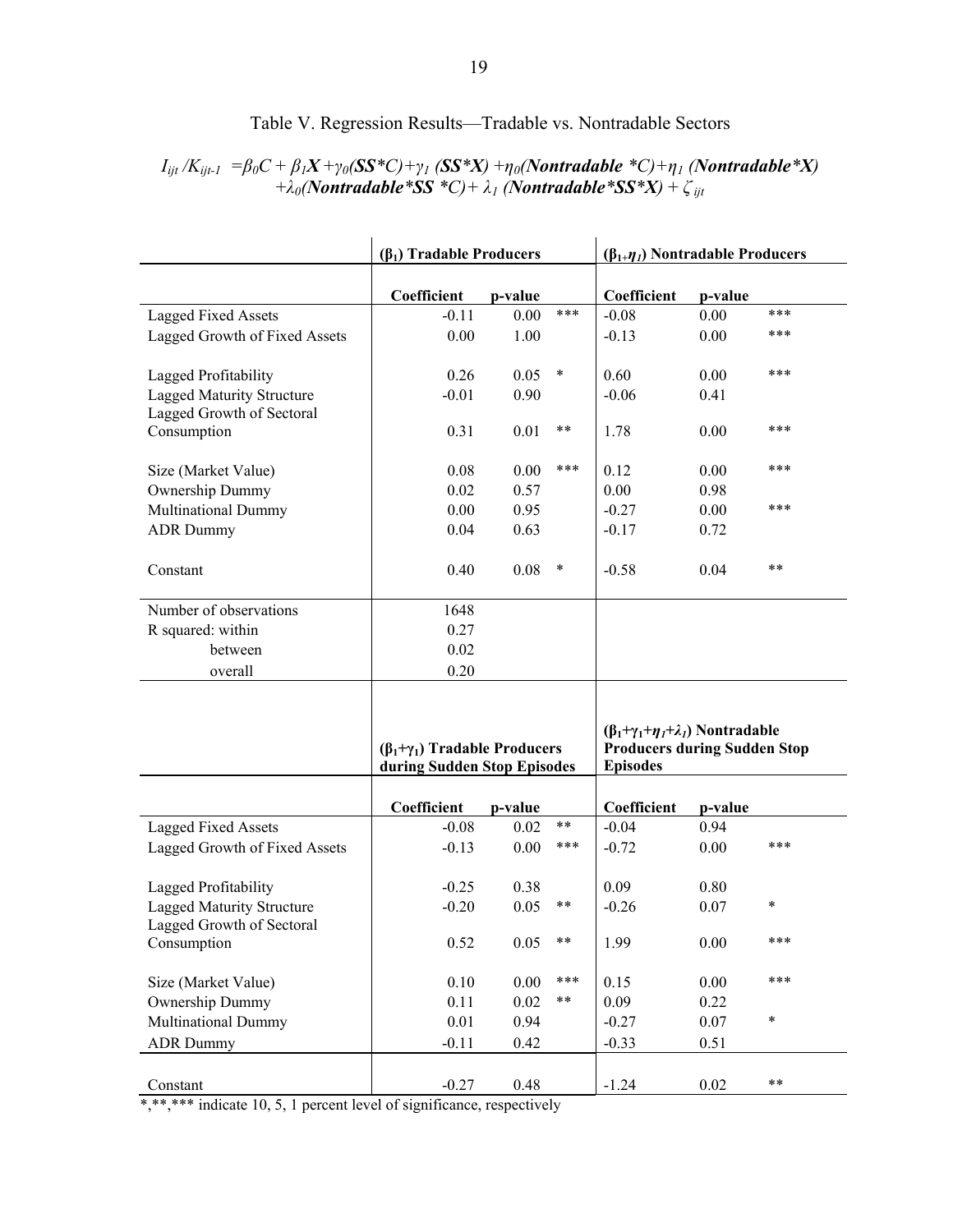|                                       | $\beta_1$ ) Short-maturity Holders                                                          |           | $(β1+η1)$ Long-<br>maturity<br><b>Holders</b> |                                                                             |
|---------------------------------------|---------------------------------------------------------------------------------------------|-----------|-----------------------------------------------|-----------------------------------------------------------------------------|
|                                       | Coefficient                                                                                 | p-value   |                                               | $p-$<br>Coefficientvalue                                                    |
| <b>Lagged Fixed Assets</b>            | $-0.11$                                                                                     | $0.00***$ | $-0.07$                                       | $0.00$ ***                                                                  |
| Lagged Growth of Fixed Assets         | $-0.14$                                                                                     | $0.00***$ | 0.05                                          | 0.16                                                                        |
| Lagged Profitability                  | 0.39                                                                                        | $0.00***$ | 0.52                                          | $0.00$ ***                                                                  |
| Lagged Growth of Sectoral Consumption | 0.43                                                                                        | $0.01***$ | 0.37                                          | $0.04$ **                                                                   |
| Tradable Sector Dummy                 | 0.13                                                                                        | $0.01***$ | $-0.17$                                       | 0.09                                                                        |
| Size (Market Value)                   | 0.11                                                                                        | $0.00***$ | 0.07                                          | $0.00$ ***                                                                  |
| Ownership Dummy                       | 0.00                                                                                        | 0.95      | 0.01                                          | 0.77                                                                        |
| <b>Multinational Dummy</b>            | $-0.06$                                                                                     | 0.55      | $-0.11$                                       | $0.10*$                                                                     |
| <b>ADR Dummy</b>                      | $-0.06$                                                                                     | 0.70      | 0.18                                          | $0.05$ **                                                                   |
| Constant                              | $-0.04$                                                                                     | 0.89      | 0.03                                          | 0.88                                                                        |
| Number of observations                | 1666                                                                                        |           |                                               |                                                                             |
| R squared: within                     | 0.28                                                                                        |           |                                               |                                                                             |
| between                               | 0.00                                                                                        |           |                                               |                                                                             |
| overall                               | 0.20                                                                                        |           |                                               |                                                                             |
|                                       | $(\beta_1+\gamma_1)$ Short-maturity<br><b>Holders during Sudden Stop</b><br><b>Episodes</b> |           | <b>Sudden Stop</b><br><b>Episodes</b>         | $(\beta1+\gamma1+\eta1+\lambda1)$<br>Long-maturity<br><b>Holders during</b> |
|                                       | Coefficient                                                                                 | p-value   |                                               | $p-$<br>Coefficientvalue                                                    |
| <b>Lagged Fixed Assets</b>            | $-0.10$                                                                                     | $0.00***$ | $-0.06$                                       | 0.13                                                                        |
| Lagged Growth of Fixed Assets         | 0.11                                                                                        | 0.45      | 0.30                                          | $0.05$ *                                                                    |
| Lagged Profitability                  | $-0.32$                                                                                     | 0.29      | $-0.20$                                       | 0.59                                                                        |
| Lagged Growth of Sectoral Consumption | 0.14                                                                                        | 0.67      | 0.09                                          | 0.84                                                                        |
| Tradable Sector Dummy                 | $-0.04$                                                                                     | 0.37      | $-0.17$                                       | 0.09                                                                        |
| Size (Market Value)                   | 0.10                                                                                        | $0.00***$ | 0.07                                          | $0.09$ *                                                                    |
| Ownership Dummy                       | 0.09                                                                                        | 0.13      | 0.10                                          | 0.22                                                                        |
| <b>Multinational Dummy</b>            | 0.00                                                                                        | 0.97      | $-0.05$                                       | 0.78                                                                        |
| <b>ADR</b> Dummy                      | $-0.08$                                                                                     | 0.72      | 0.16                                          | 0.59                                                                        |
| Constant                              | $0.01\,$                                                                                    | 0.98      | 0.08                                          | 0.89                                                                        |

#### Table VI. Regression Results – Long- vs. Short-Term Debt Maturity Structure

#### $I_{ijt}/K_{ijt-1}$  =  $\beta_0C + \beta_1X + \gamma_0(SS*C) + \gamma_1 (SS*X) + \eta_0 (LongMaturity*C) + \eta_1 (LongMaturity *X)$ +*λ0(LongMaturity \*SS \*C)+ λ1 (LongMaturity \*SS\*X)* + *ζ ijt*

\*,\*\*\*\* indicate 10, 5, 1 percent level of significance, respectively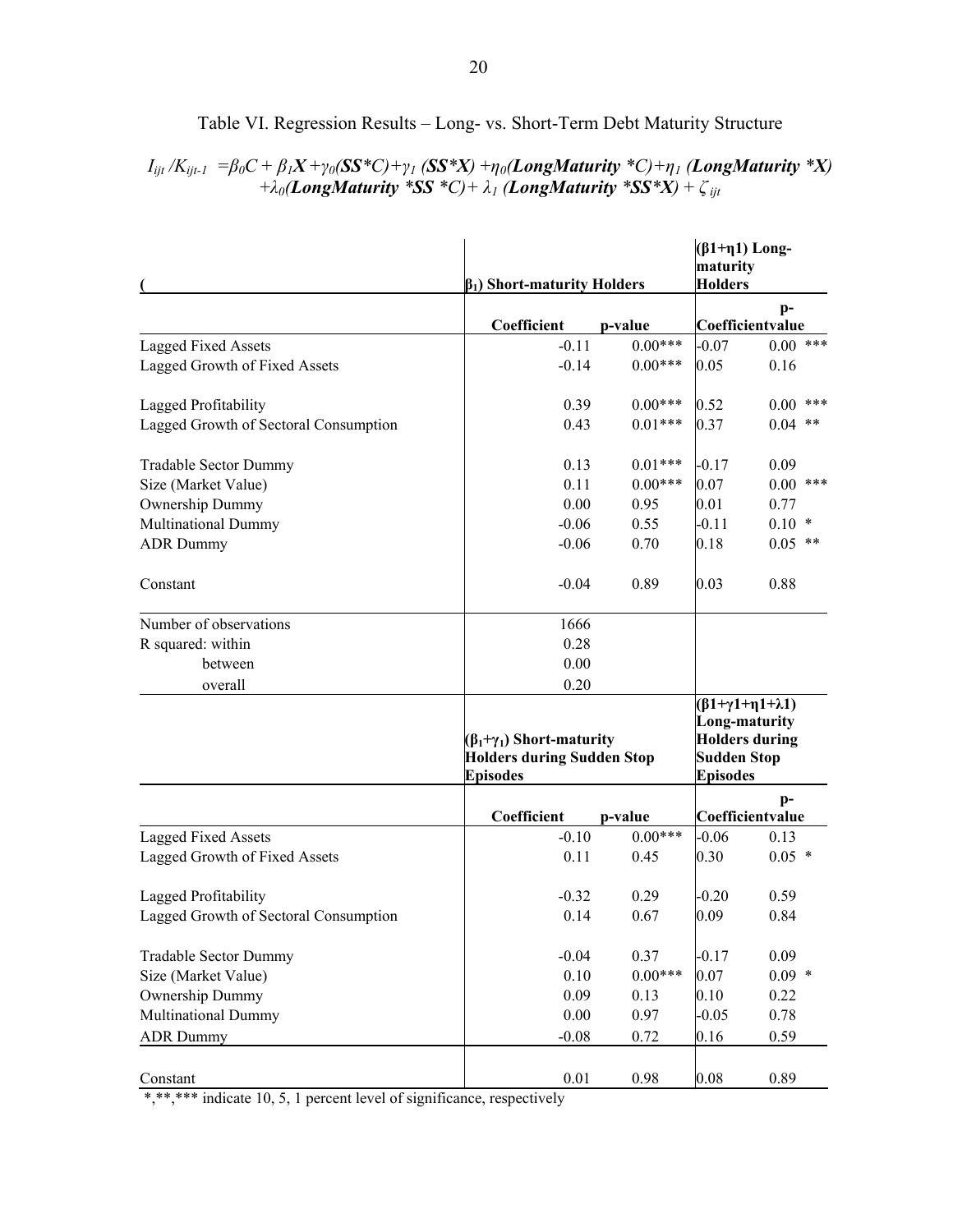|                                                                                         | A           |              |                | B           |         |                 | $\mathbf C$ |         |       |
|-----------------------------------------------------------------------------------------|-------------|--------------|----------------|-------------|---------|-----------------|-------------|---------|-------|
|                                                                                         | Coefficient | p-value      |                | Coefficient | p-value |                 | Coefficient | p-value |       |
| <b>Lagged Fixed Assets</b>                                                              | $-0.05$     | 0.00         | $**$<br>$\ast$ | $-0.05$     | 0.02    | $***$           | $-0.04$     | 0.00    | ***   |
| Lagged Growth of Fixed<br>Assets                                                        | $-0.03$     | 0.36         |                | $-0.04$     | 0.53    |                 | $-0.04$     | 0.16    |       |
|                                                                                         |             |              | $* *$          |             |         | $***$           |             |         |       |
| Lagged Profitability                                                                    | 0.71        | 0.00         | $\ast$         | 0.93        | 0.00    | $\ast$<br>$***$ | 0.69        | 0.00    | ***   |
| <b>Lagged Maturity Structure</b><br>Lagged Growth of Sectoral<br>Consumption (Quadratic | $-0.08$     | 0.10         | $\ast$         | $-0.27$     | 0.00    | $\ast$          | $-0.06$     | 0.22    |       |
| Form)<br>Market-to-Book Value                                                           | 0.00        | 0.19         |                |             |         |                 | 0.25        | 0.00    | $***$ |
| Firm Age                                                                                |             |              |                | $-0.01$     | 0.05    | $***$           |             |         |       |
|                                                                                         |             |              | $* *$          |             |         | $**$            |             |         |       |
| Constant                                                                                | 0.78        | $\mathbf{0}$ | $\ast$         | 0.95        | 0.00    | $\ast$          | 0.60        | 0.00    | ***   |
| Number of observations                                                                  | 1791        |              |                | 413         |         |                 | 1648        |         |       |
| R squared: within                                                                       | 0.16        |              |                | 0.11        |         |                 | 0.17        |         |       |
| between                                                                                 | 0.02        |              |                | 0.04        |         |                 | 0.01        |         |       |
| overall                                                                                 | 0.12        |              |                | 0.09        |         |                 | 0.13        |         |       |

Table VII. Robustness Analysis:  $I_{ijt}/K_{ijt-1} = \beta_0 C + \beta_1 X + \gamma_0 (SS^*C) + \gamma_1 (SS^*X) + \zeta_{ijt}$ 

#### ( $β1+γ1$ ) Test Variables Interacted with Sudden Stop Dummy Variable

|                                  | Coefficient | p-value |        | Coefficient | p-value | Coefficient | p-value |        |
|----------------------------------|-------------|---------|--------|-------------|---------|-------------|---------|--------|
|                                  |             |         |        |             |         |             |         |        |
| Lagged Fixed Assets              | 0.00        | 0.84    |        | $-0.02$     | 0.53    | 0.00        | 0.80    |        |
| Lagged Growth of Fixed           |             |         | $**$   |             |         |             |         |        |
| Assets                           | $-0.47$     | 0.00    | $\ast$ | $-0.11$     | 0.19    | $-0.47$     | 0.00    | ***    |
|                                  |             |         |        |             |         |             |         |        |
| Lagged Profitability             | 0.42        | 0.06    | $\ast$ | 0.22        | 0.68    | 0.37        | 0.09    | $\ast$ |
| <b>Lagged Maturity Structure</b> | $-0.17$     | 0.02    | **     | $-0.23$     | 0.16    | $-0.16$     | 0.03    | $***$  |
| Lagged Growth of Sectoral        |             |         |        |             |         |             |         |        |
| Consumption                      |             |         |        |             |         | 0.17        | 0.15    |        |
| Market-to-Book Value             | 0.00        | 0.98    |        |             |         |             |         |        |
|                                  |             |         |        |             |         |             |         |        |
| Firm Age                         |             |         |        | 0.00        | 0.77    |             |         |        |
|                                  |             |         |        |             |         |             |         |        |
| Constant                         | 0.12        | 0.657   |        | 0.48        | 0.44    | 0.10        | 0.72    |        |

\*,\*\*,\*\*\* indicate 10, 5, 1 percent level of significance, respectively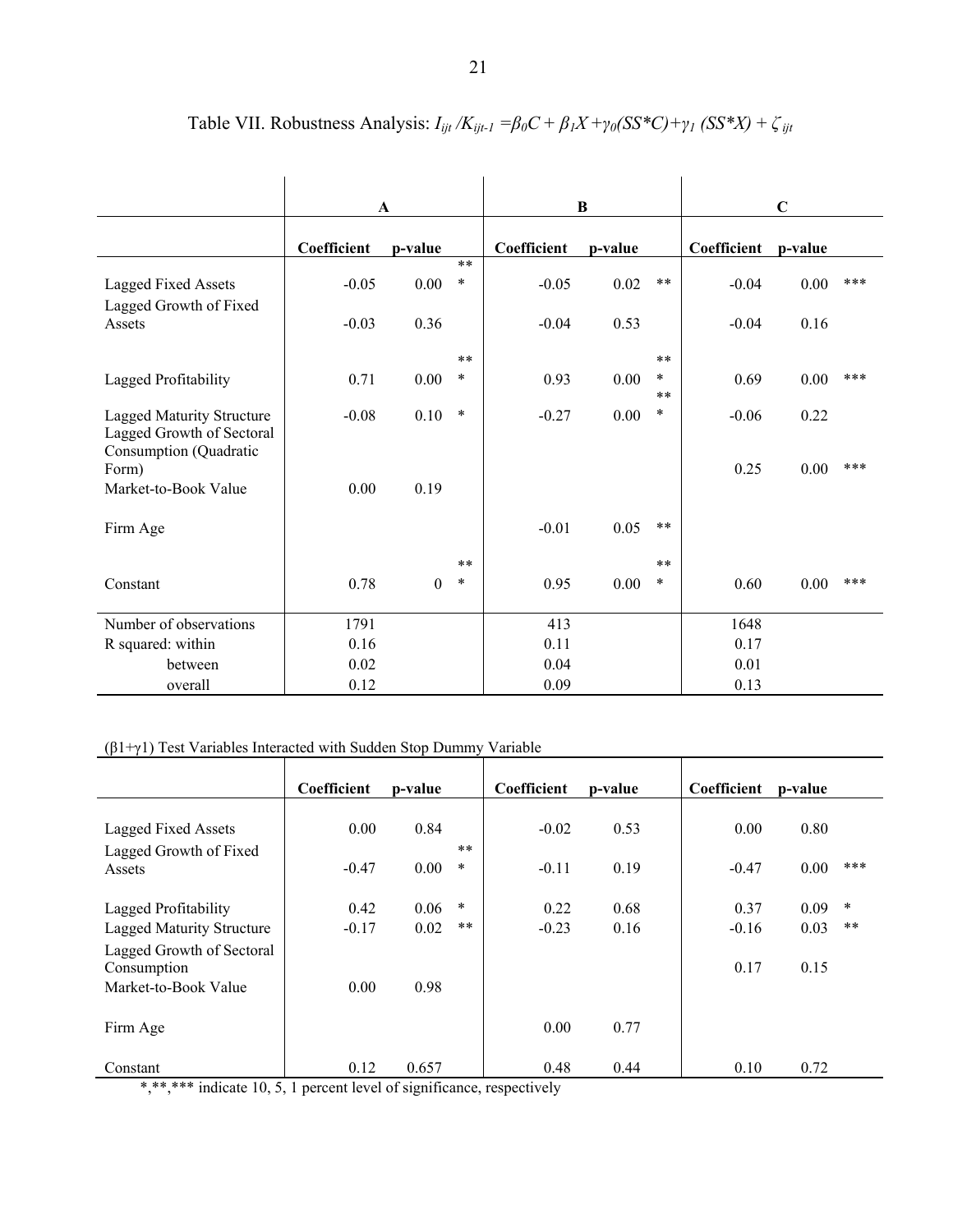

Figure I—Behavior of Thai Capital Flows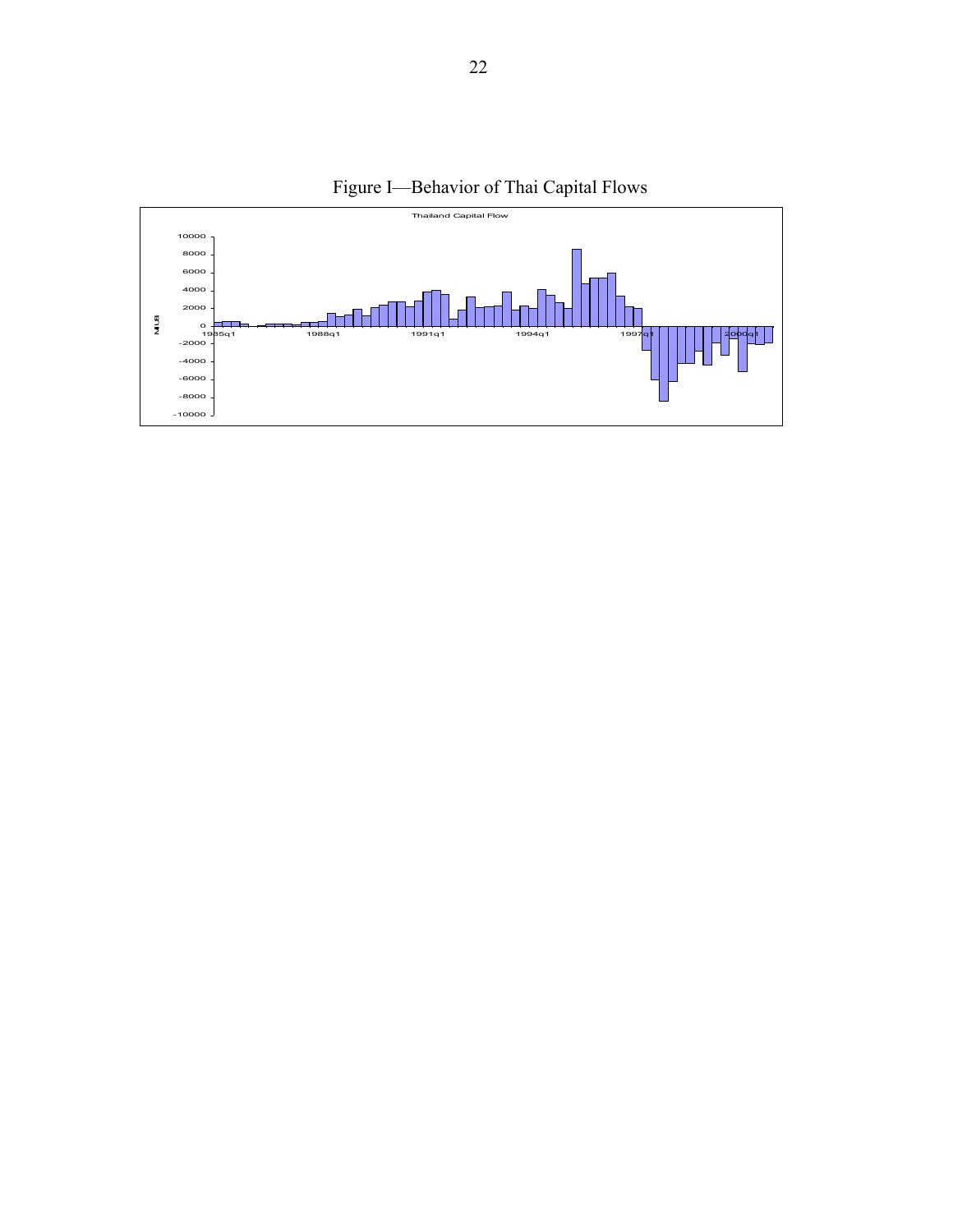

Figure II. Growth in Firm Fixed Assets—Proxy for Sales of Assets at a Discount or Fire Sale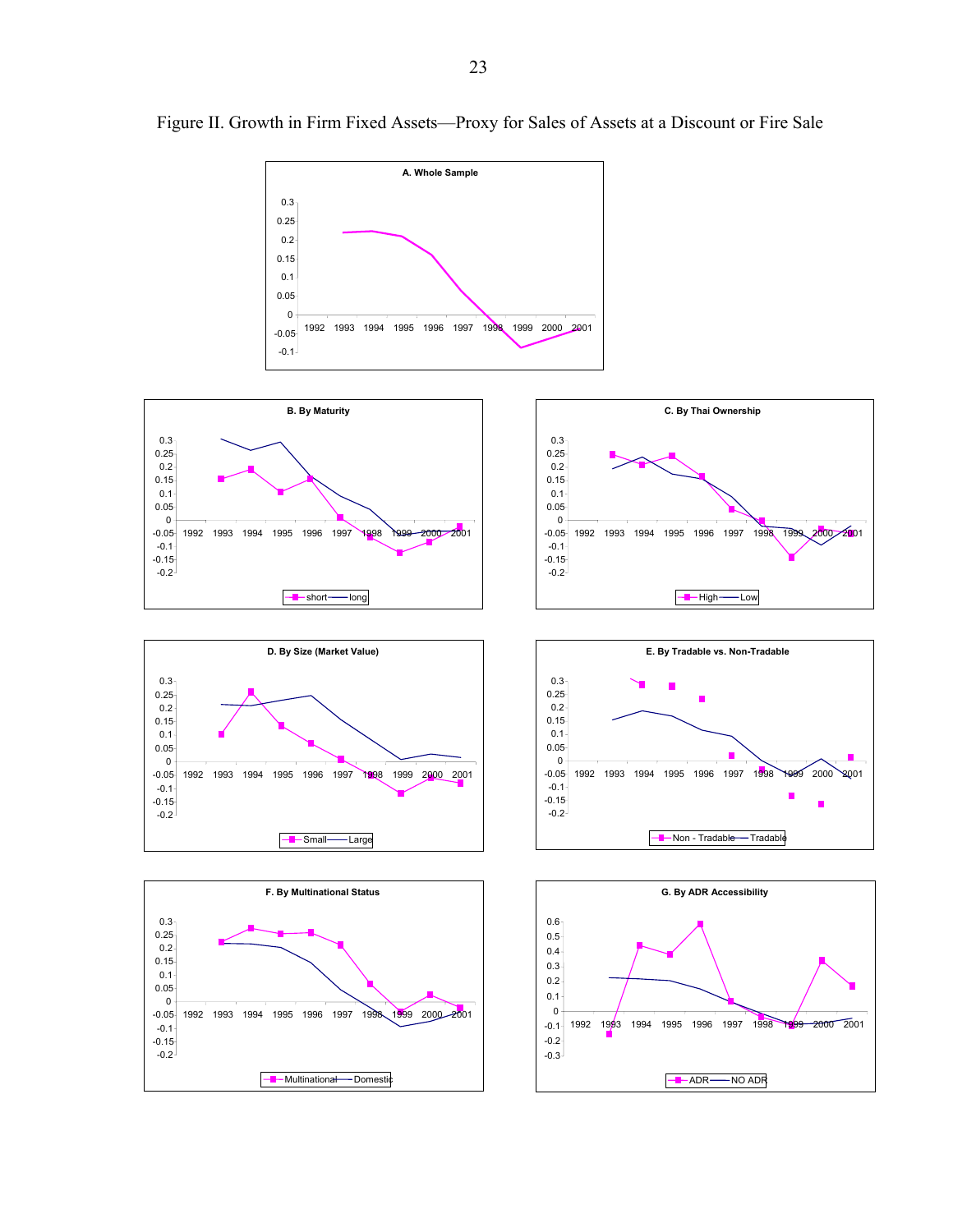## **Data Appendix**

| Variable                  | Construction                                                                                                                                                      | <b>Source</b>                                         |
|---------------------------|-------------------------------------------------------------------------------------------------------------------------------------------------------------------|-------------------------------------------------------|
| <b>Fire Sales</b>         | Growth of Total Fixed Assets                                                                                                                                      | DataStream                                            |
| Capital Flow              | Current account (line 78ALD) + Exceptional finance (line 79DAD)                                                                                                   | <b>International Financial</b><br>Statistics, IMF     |
| <b>ADRs</b>               | Dummy variable denoting 1 if ADR is issued by the Thai firm in question and                                                                                       | JP Morgan's                                           |
|                           | zero otherwise. Our dataset includes all ADRs outstanding as quoted in the<br>NYSE as of 9/2002.                                                                  | www.adr.com                                           |
| Sectoral Inflation        | Growth rate of producer price or consumer price by sector                                                                                                         | Department of Internal                                |
|                           |                                                                                                                                                                   | Trade, Ministry of<br>Commerce                        |
| Real Sectoral GNP         | Percentage change of variable in local currency                                                                                                                   | National Economics<br>and Social                      |
|                           |                                                                                                                                                                   | Development Board of<br>Thailand.                     |
| Sectoral Consumption      | Percentage change of variable in local currency.                                                                                                                  | National Economics                                    |
|                           |                                                                                                                                                                   | and Social<br>Development Board of                    |
|                           |                                                                                                                                                                   | Thailand.                                             |
| <b>Sectoral Exports</b>   | Percentage change of variable in local currency.                                                                                                                  | Customs Department,<br><b>Bank of Thailand</b>        |
| Sectoral Capital          | Percentage change of variable in local currency.                                                                                                                  | National Economics                                    |
| Formation                 |                                                                                                                                                                   | and Social<br>Development Board of                    |
|                           |                                                                                                                                                                   | Thailand.                                             |
| <b>BIS Bank Claims</b>    | Consolidated claims of BIS-reporting banks on Thai nonbank private sector                                                                                         | <b>Bank</b> of International<br>Settlements (BIS 9 a) |
| Profitability             | After-tax Profit/Total Assets                                                                                                                                     | DataStream                                            |
| Interest Coverage Ratio   | Earnings before interest and taxes/net interest charges. nm1300/nm2408                                                                                            | DataStream                                            |
| Debt Maturity             | Short-term debt/Total Debt ratio.                                                                                                                                 | DataStream                                            |
| Tradable vs. nontradable  | Dummy variable based on the sector classification (Tradable: Food,                                                                                                | DataStream                                            |
| Size                      | Household, Manufacture, and Primary, Nontradable: Real Estate and Service)<br>Total Market Capitalization (=1 if greater than median, =0 otherwise)               | DataStream                                            |
| Market-to-book ratio      | Stock price over book value per share                                                                                                                             | DataStream                                            |
| Firm Age                  | Number of years after establishment                                                                                                                               | Firms' websites                                       |
| Ownership                 | Percentage of Thai ownership (100% being highest Thai ownership)                                                                                                  | Thailand's Department<br>of Commerce                  |
| Multinational             | Dummy variable (=1 if multinational, =0 otherwise)                                                                                                                | <b>Financial Times</b>                                |
|                           |                                                                                                                                                                   | Multinational Index,<br>The Directory of              |
|                           |                                                                                                                                                                   | Multinationals, and                                   |
|                           |                                                                                                                                                                   | Worldwide Branch                                      |
|                           |                                                                                                                                                                   | Locations of                                          |
| <b>Total Fixed Assets</b> | The net total (after deducting accumulated depreciation) of land and buildings,                                                                                   | Multinationals<br>DataStream nm339                    |
|                           | plant and machinery, construction in progress and other fixed assets. Assets                                                                                      |                                                       |
|                           | leased out are excluded.                                                                                                                                          |                                                       |
|                           |                                                                                                                                                                   |                                                       |
| <b>Total Assets</b>       | The sum of tangible fixed assets, intangible assets, investments (including                                                                                       | DataStream nm392                                      |
|                           | associates), other assets, total stocks & WIP, total debtors & equivalent and                                                                                     |                                                       |
|                           | cash & cash equivalents. Common adjustments: deferred tax, if shown as an<br>asset, is offset against any deferred tax liability, goodwill carried in reserves is |                                                       |
|                           | transferred to intangible assets, advances on work in progress if disclosed as a                                                                                  |                                                       |
|                           | liability by the company has been offset against stocks and work in progress.                                                                                     |                                                       |
|                           |                                                                                                                                                                   |                                                       |
| <b>Total Sales</b>        | The amount of sales of goods and services to third parties relating to the                                                                                        | DataStream nm104                                      |
|                           | normal industrial activities of the company. It is net of sales-related taxes and                                                                                 |                                                       |
|                           | excludes any royalty income, rental income and other operating income. For                                                                                        |                                                       |
|                           | those countries (mainly in the Far East and Australia) where a total recurring                                                                                    |                                                       |
|                           | revenue figure is stated on the face of the income statement, the notes to the<br>accounts will exclude income not directly related to the trading activities of  |                                                       |
|                           | the company, such as proceeds from sale of assets, dividend income and                                                                                            |                                                       |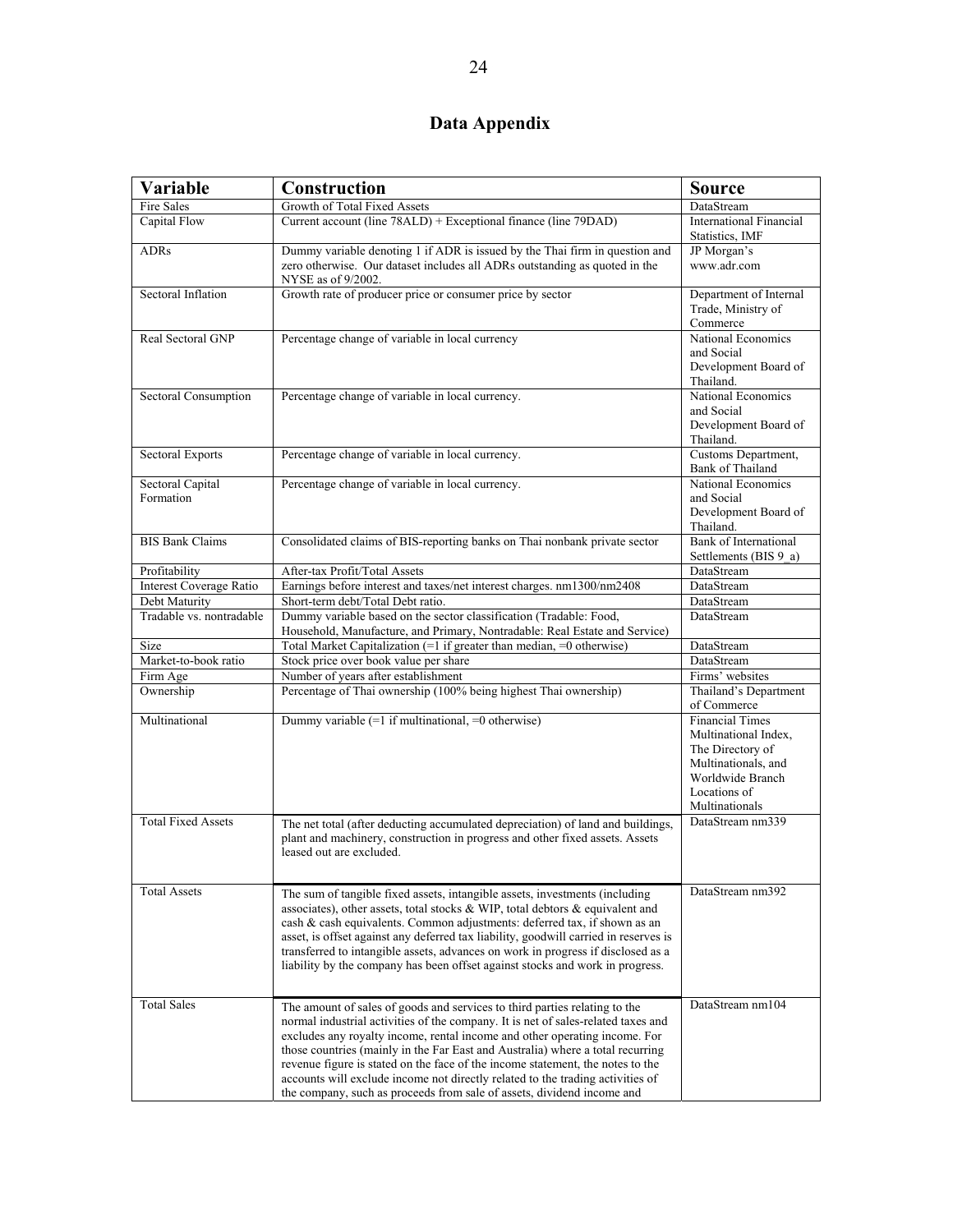|                                     | interest income.                                                                                                                                                                                                                                                                                                                                                                                                                                                                                                                                                                                                                                                                                                                                                                                                                                |                     |
|-------------------------------------|-------------------------------------------------------------------------------------------------------------------------------------------------------------------------------------------------------------------------------------------------------------------------------------------------------------------------------------------------------------------------------------------------------------------------------------------------------------------------------------------------------------------------------------------------------------------------------------------------------------------------------------------------------------------------------------------------------------------------------------------------------------------------------------------------------------------------------------------------|---------------------|
| <b>Total Debt</b>                   | The total of all long- and short-term borrowings, that is, the total of: Bank<br>overdrafts and other short term borrowings; Loan capital, including<br>debentures; Finance leases and hire purchase agreements (short and long<br>term); Obligations under capital leases (short and long term); Loans from<br>associated companies; Notes payable - finance companies<br>Short-term Debt (nm309): Shows bank overdrafts, loans and other short-<br>term borrowing. The current portion of long-term loans is included. (Banks,<br>insurance and miscellaneous financials: not supported for Hong Kong,<br>Indonesia, Korea, Malaysia, New Zealand, Philippines, Singapore, South<br>Africa, and Thailand).                                                                                                                                    | DataStream nm1301   |
| <b>Operating Profits</b>            | This is the profit derived from operating activities, i.e., before the inclusion of<br>financial income /expense, financial and extraordinary provisions and<br>extraordinary profits/losses.<br>Published after-tax profit (nm623): The profit after tax for the financial<br>period as reported by the company, before minority interest, pre-acquisition<br>profits, and provision for preference and ordinary dividends. The after-tax<br>share of profits of associated companies is included, where applicable.<br><b>Pre-tax profit</b> (nm154): The pre-tax profit for the financial period when<br>reported by the company. Many Thai companies do not show a pre-tax profit<br>in their published accounts. In these instances, a pre-tax profit is provided by<br>aggregating the reported values for "Net Income" and "Income Tax". | DataStream nm993    |
| Net Interest Charges                | Normally loaded as reported by the company, it represents the aggregate value<br>of interest paid (after capitalized interest) less interest received. It includes<br>interest on hire purchase and leasing.                                                                                                                                                                                                                                                                                                                                                                                                                                                                                                                                                                                                                                    | DataStream (nm2408) |
| Earnings before Interest<br>and Tax | Earnings before Interest & Tax (EBIT). All industry groups The earnings of a<br>company before interest expense and income taxes. Calculated by taking the<br>pre-tax income and adding back only the total interest expense on debt. For<br>the following countries net interest charges (total interest expense minus<br>interest income) is used: Hong Kong, Indonesia, Korea, Malaysia, New<br>Zealand, Philippines, Singapore, South Africa, Thailand.                                                                                                                                                                                                                                                                                                                                                                                     | DataStream (nm1300) |
| Total Stock and Work in<br>Progress | Forming part of the current assets this item includes: the reported figure for<br>stocks under current assets or its constituents such as raw materials, supplies,<br>finished goods, etc.; development property and properties held for sale if<br>disclosed separately from the reported figure for stocks; WIP and cost of<br>completed contracts in excess of billings if disclosed separately from the<br>reported figure for stocks.                                                                                                                                                                                                                                                                                                                                                                                                      | DataStream (nm364)  |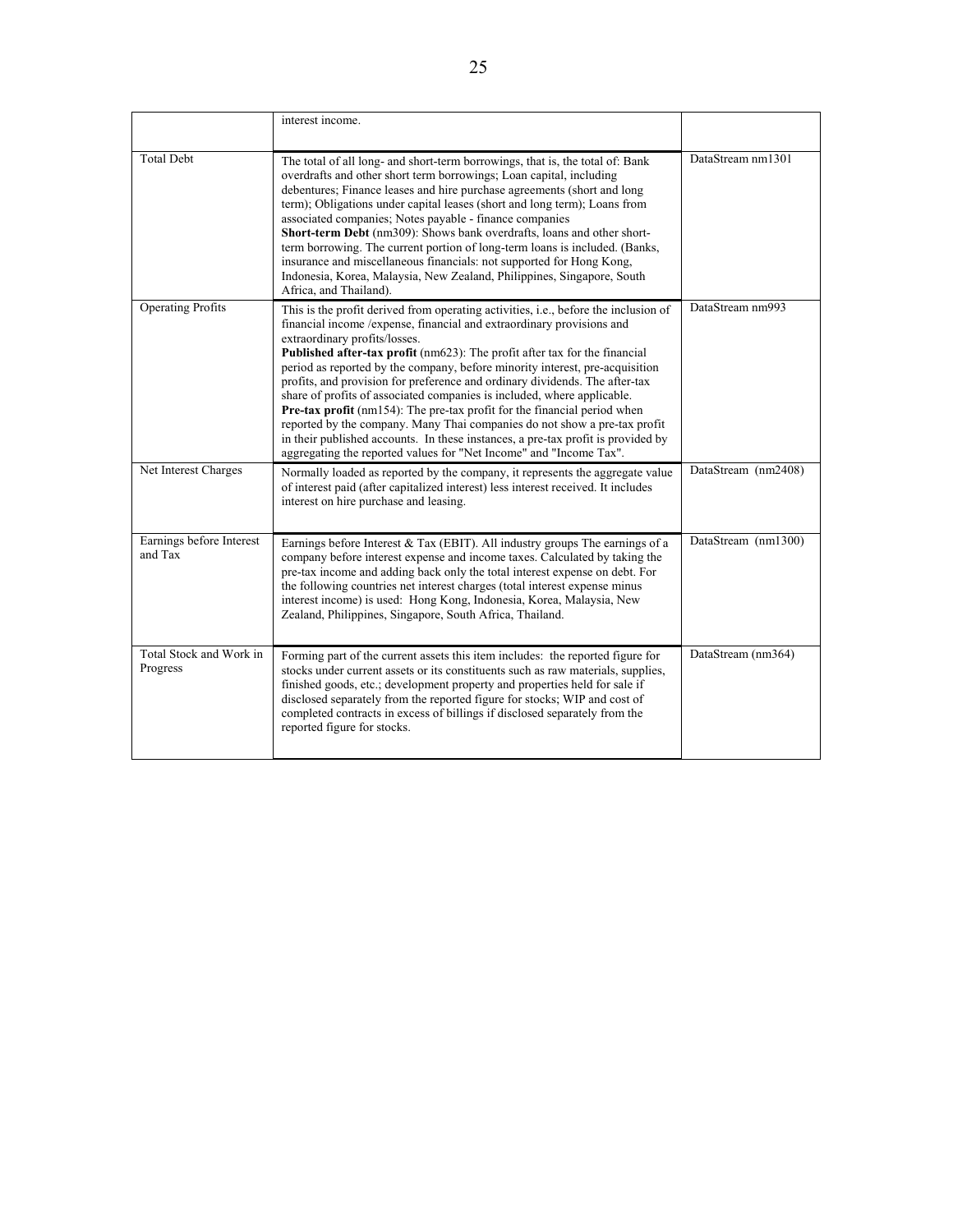#### **REFERENCES**

- Aguiar, M., 2004, "Investment, Devaluation, and Foreign Currency Exposure; The Case of Mexico," forthcoming in *Journal of Development Economics.*
- Aguiar, M. and G. Gopinath, 2002, "The Fire Sale FDI and Liquidity Crises." Unpublished manuscript, University of Chicago.
- Blanchard, O., C. Rhee, and L. Summers, 1993, "The Stock Market, Profit, and Investment." *The Quarterly Journal of Economics,* Vol. 108, No. 1 (Feb. 1993), pp. 115–136.
- Bleakley, H. and K. Cowan, 2004, "Maturity Mismatch and Financial Crises: Evidence from Emerging Market Corporations," UCSD discussion paper, pp. 2004–16, (San Diego, California).
- Booth, L., V. Aivazian, A. Demirguc-Kunt, and V. Maksimovic, 2001, "Capital Structures in Developing Countries," *The Journal of Finance,* Vol. 56. No. 1 (Feb. 2001), pp. 87– 130.
- Calvo, G. and C. Reinhart, 2000, "When Capital Inflows Come to a Sudden Stop: Consequences and Policy Options." In *Reforming the International Monetary and Financial System,* edited by Peter Kenen and Alexander Swoboda, pp. 175–201, (Washington, D.C., International Monetary Fund).
- Fazzari, S., R. Hubbard, and B. Petersen, 1988, "Financing Constraints and Corporate Investment," Brookings Papers on Economic Activity 1, pp. 141–195.
- Gomes, J.F., 2001, "Financing Investment," *The American Economic Review,* Vol. 91, No. 5, pp.1263–85.
- Hoshi, T., A. Kashyap, and D. Scharfstein, 1991, "Corporate Structure, Liquidity, and Investment: Evidence from Japanese Panel Data," *Quarterly Journal of Economics,*  No. 106, pp. 33–60.
- *World Economic Outlook*, 1998 and 1999 editions, (Washington, D.C., International Monetary Fund).
- Ito, T. and L. Pereira da Silva, 1999, "The Credit Crunch in Thailand During the 1997–1998 Crisis: Theoretical and Operational Issues with the JEXIM Survey," Export-Import Bank of Japan, (Tokyo, Japan).
- Kim,. S. and M. Stone, 1999, "Corporate Leverage, Bankruptcy, and Output Adjustment in Post-Crisis East Asia," Working Paper No. 99 (143), (Washington, D.C., International Monetary Fund).